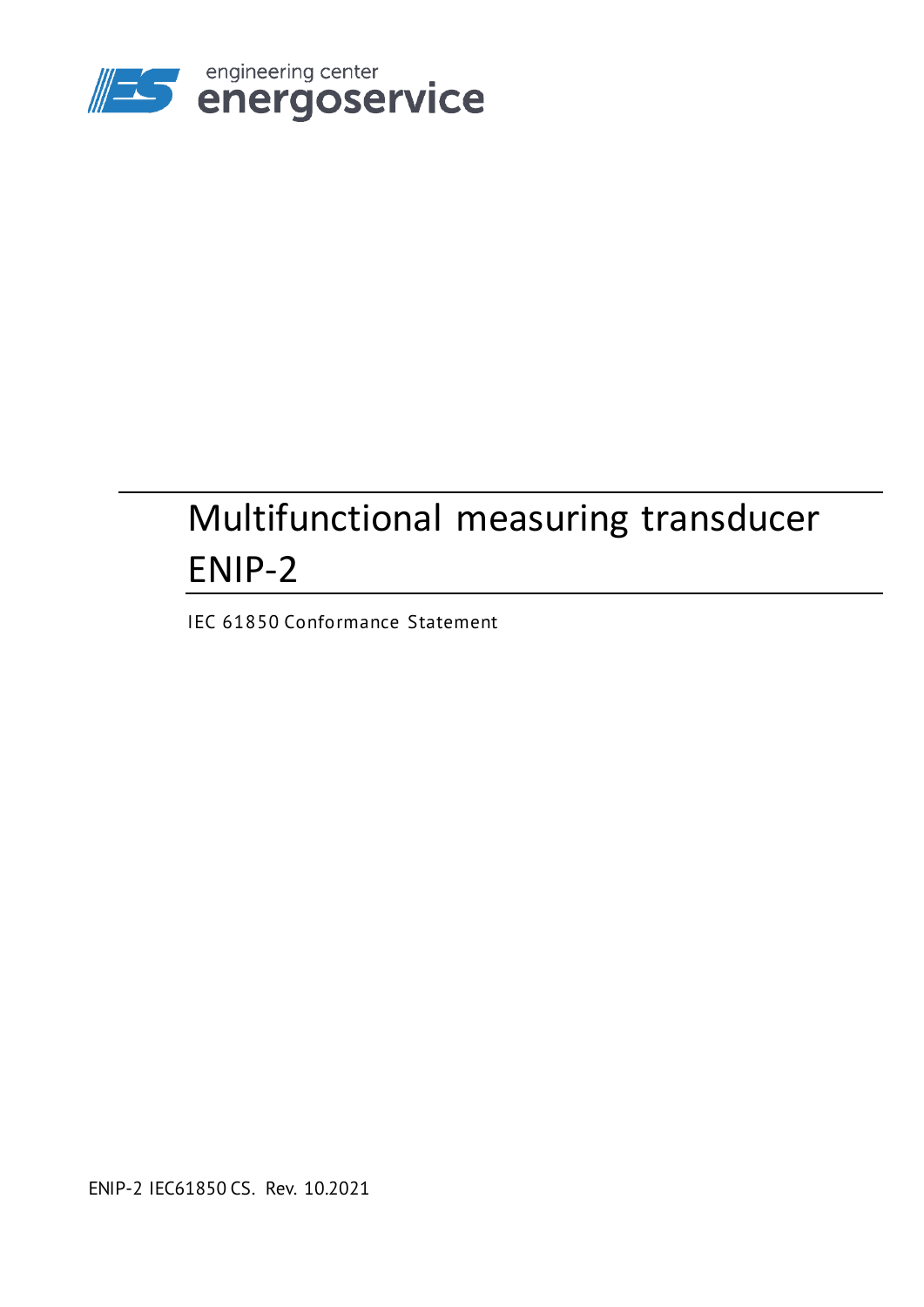# <span id="page-1-0"></span>**Contents**

| 1                       |  |
|-------------------------|--|
| $\mathbf{2}$            |  |
|                         |  |
|                         |  |
|                         |  |
| $\overline{\mathbf{3}}$ |  |
|                         |  |
| $\overline{\mathbf{4}}$ |  |
|                         |  |
|                         |  |
| 5                       |  |
|                         |  |
|                         |  |
|                         |  |
|                         |  |
|                         |  |
|                         |  |
|                         |  |
|                         |  |
|                         |  |
|                         |  |
|                         |  |
|                         |  |
|                         |  |
|                         |  |
|                         |  |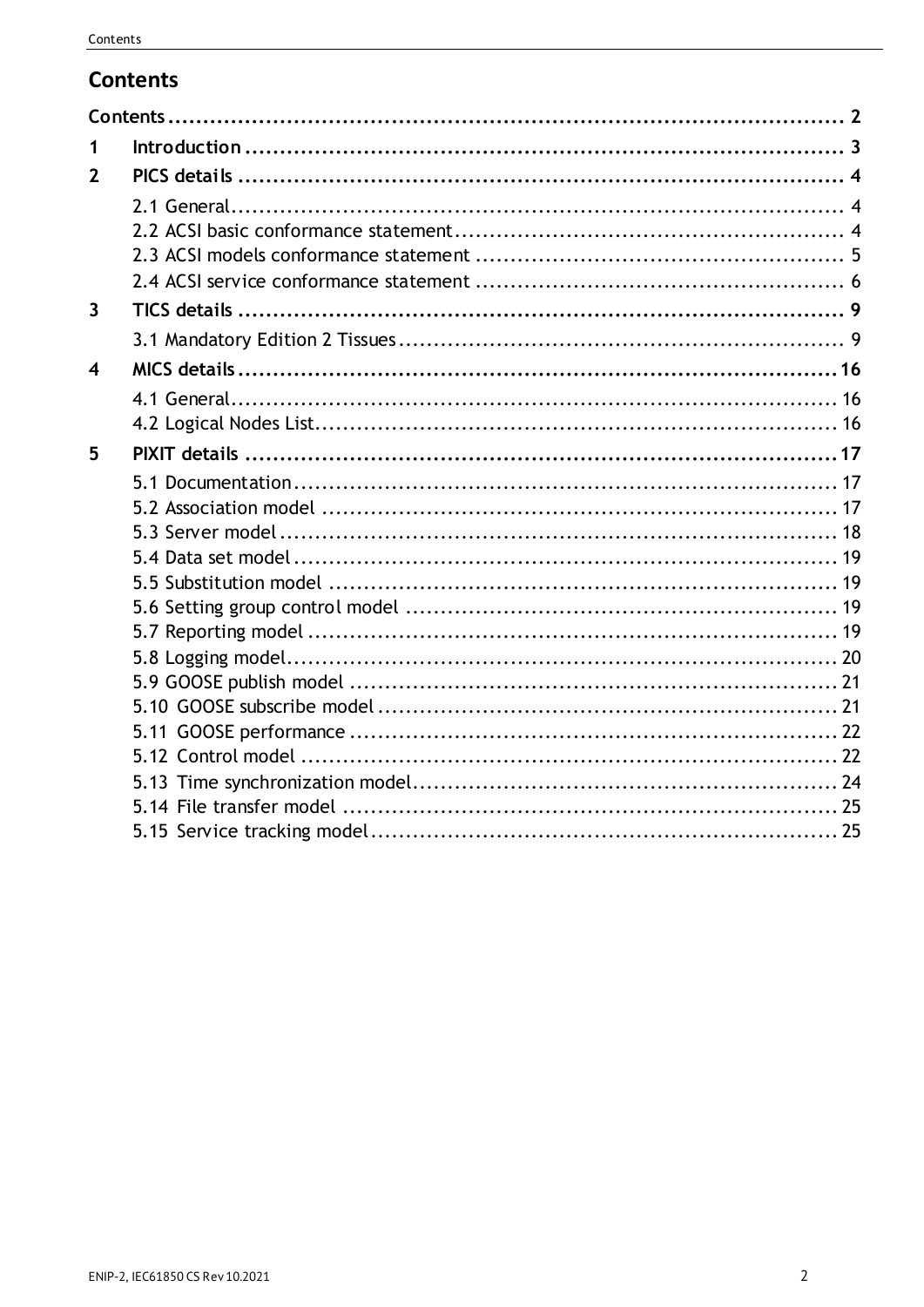# <span id="page-2-0"></span>**1 Introduction**

The purpose of this document is to provide the IEC 61850 Edition 2.0 conformance details for the IEC 61850 implementation in the series of ENIP-2 Multifunctional measuring transducers manufactured by "Engineering Center "Energoservice".

This device offers the following major features:

- 1. Peer to peer communications via GOOSE message;
- 2. Abstract Communications Service Interface models including:
- Association model
- Server model
- Data set model
- Reporting model
- GOOSE publish model
- GOOSE subscribe model
- Control model
- Time and time synchronization model

#### **Support**

If you've got questions regarding the ENIP-2, please, contact our Technical Support:

"Engineering Center "Energoservice"

| Website: | enip2.com              |
|----------|------------------------|
| Phone:   | $+7(8182)65 - 75 - 65$ |
| E-mail:  | enip2@ens.ru           |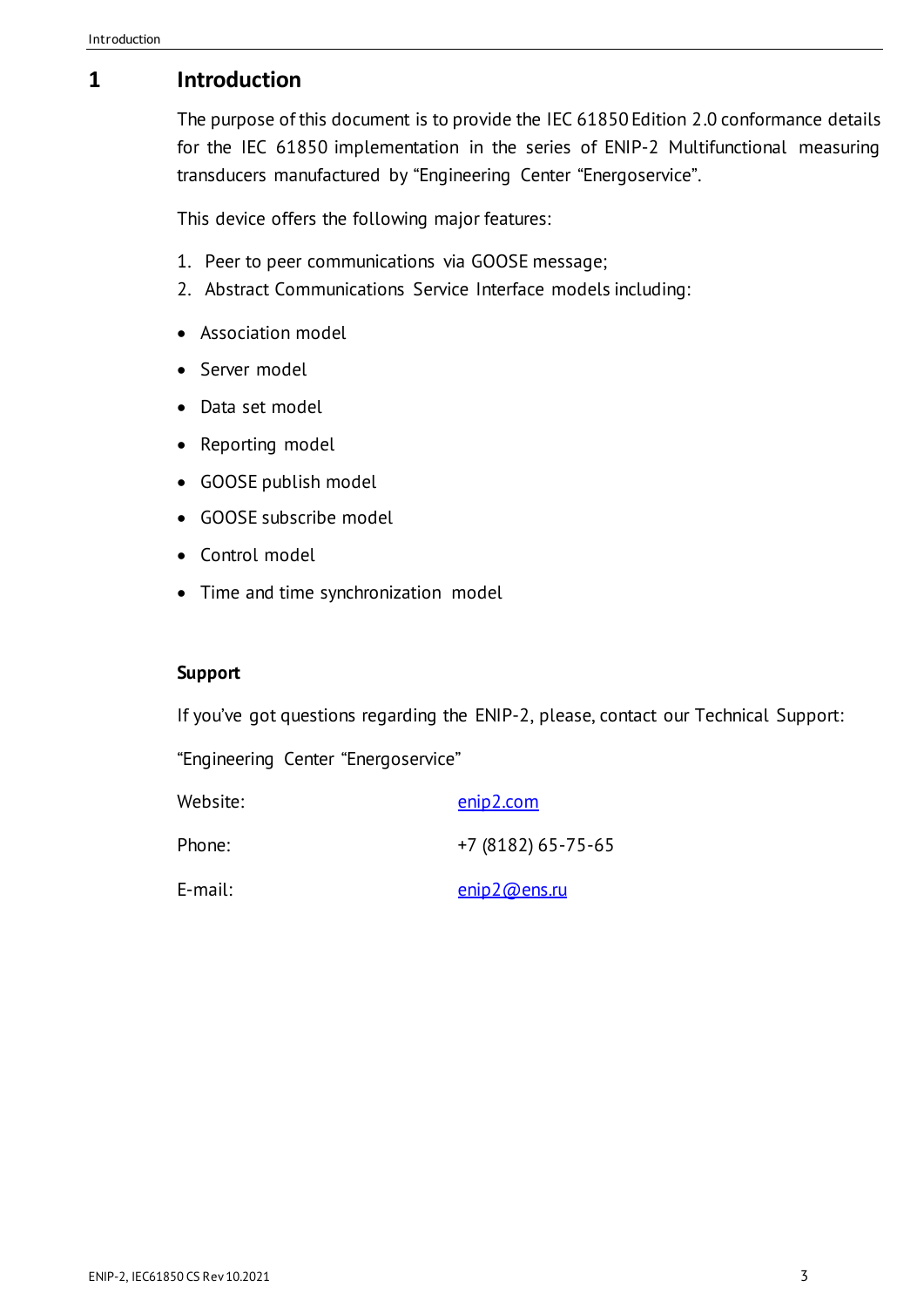# <span id="page-3-0"></span>**2 PICS details**

Protocol Implementation Conformance Statement for the IEC 61850 interface in ENIP-2.

#### <span id="page-3-1"></span>**2.1 General**

The following ACSI conformance statements are used to provide an overview and details about ENIP-2, with firmware 2.8.0.9:

- ACSI basic conformance statement;
- ACSI models conformance statement;
- ACSI service conformance statement.

The statements specify the communication features mapped to IEC 61850-8-1 Edition 2.0.

#### **Conformance of the IEC 61850 implementation in ENIP-2 devices:**

| Supported models and services      | "V"          |
|------------------------------------|--------------|
| Unsupported                        | "N" or empty |
| Not applicable to Server/publisher | "_"          |

#### <span id="page-3-3"></span><span id="page-3-2"></span>**2.2 ACSI basic conformance statement**

The basic conformance statement is defined in [Table 2.1](#page-3-3)

|                     |                                                       | Client/    | Server/   | Value/     |  |
|---------------------|-------------------------------------------------------|------------|-----------|------------|--|
|                     |                                                       | subscriber | publisher | comments   |  |
| Client-server roles |                                                       |            |           |            |  |
| <b>B11</b>          | Server side (of TWO-PARTY<br>APPLICATION-ASSOCIATION) |            | Y         |            |  |
| <b>B12</b>          | Client side of (TWO-PARTY<br>APPLICATION-ASSOCIATION) | N          |           |            |  |
| SCSMs supported     |                                                       |            |           |            |  |
| <b>B21</b>          | SCSM: IEC 61850-8-1 used                              |            | Y         |            |  |
| <b>B22</b>          | SCSM: IEC 61850-9-1 used                              |            |           | deprecated |  |
| <b>B23</b>          | SCSM: IEC 61850-9-2 used                              |            |           |            |  |
| <b>B24</b>          | SCSM: other                                           |            |           |            |  |
|                     | Generic substation event model (GSE)                  |            |           |            |  |
| <b>B31</b>          | <b>Publisher</b> side                                 |            | Y         |            |  |
| <b>B32</b>          | Subscriber side                                       | Y          |           |            |  |
|                     | Transmission of sampled value model (SVC)             |            |           |            |  |
| <b>B41</b>          | Publisher side                                        |            | N         |            |  |
| <b>B42</b>          | Subscriber side                                       | N          |           |            |  |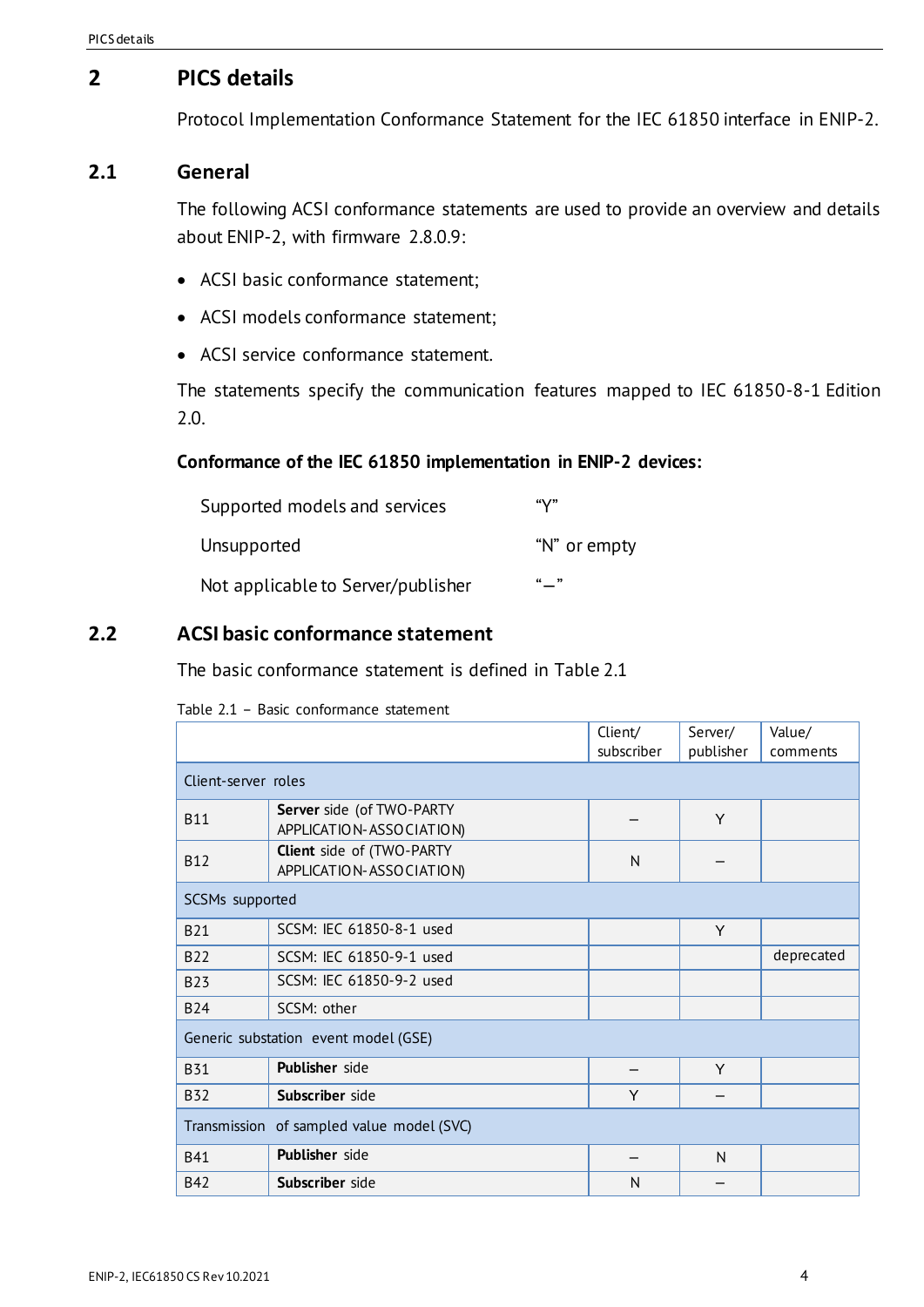### <span id="page-4-1"></span><span id="page-4-0"></span>**2.3 ACSI models conformance statement**

The ACSI models conformance statement is defined in [Table](#page-4-1) 2.2.

| Table 2.2 - ACSI models conformance statement |  |  |
|-----------------------------------------------|--|--|
|-----------------------------------------------|--|--|

|                                |                                | Client/    | Server/      | Value/      |
|--------------------------------|--------------------------------|------------|--------------|-------------|
|                                |                                | subscriber | publisher    | comments    |
| If Server side (B11) supported |                                |            |              |             |
| M1                             | Logical device                 |            | Υ            |             |
| M <sub>2</sub>                 | Logical node                   |            | Υ            |             |
| M <sub>3</sub>                 | Data                           |            | Υ            |             |
| M4                             | Data set                       |            | Y            |             |
| M <sub>5</sub>                 | Substitution                   |            | ${\sf N}$    |             |
| M6                             | Setting group control          |            | $\mathsf{N}$ |             |
|                                | <b>Reporting</b>               |            |              |             |
| M7                             | <b>Buffered report control</b> |            | Υ            |             |
| $M7-1$                         | sequence-number                |            | Υ            |             |
| $M7-2$                         | report-time-stamp              |            | Υ            |             |
| $M7-3$                         | reason-for-inclusion           |            | Υ            |             |
| $M7-4$                         | data-set-name                  |            | Υ            |             |
| $M7-5$                         | data-reference                 |            | Υ            |             |
| $M7-6$                         | buffer-overflow                |            | Υ            |             |
| $M7-7$                         | entryID                        |            | Υ            |             |
| $M7-8$                         | <b>BufTm</b>                   |            | Υ            | BufTm=0     |
| M7-9                           | <b>IntgPd</b>                  |            | Υ            |             |
| $M7-10$                        | GI                             |            | Υ            |             |
| $M7-11$                        | conf-revision                  |            | Υ            |             |
| M8                             | Unbuffered report control      |            | Y            |             |
| $M8-1$                         | sequence-number                |            | Υ            |             |
| $M8-2$                         | report-time-stamp              |            | Υ            |             |
| $M8-3$                         | reason-for-inclusion           |            | Υ            |             |
| $M8-4$                         | data-set-name                  |            | Y            |             |
| $M8-5$                         | data-reference                 |            | Y            |             |
| M8-6                           | <b>BufTm</b>                   |            | Υ            | $BufTm = 0$ |
| $M8-7$                         | <b>IntgPd</b>                  |            | Υ            |             |
| $M8-8$                         | GI                             |            | Υ            |             |
| M8-9                           | conf_revision                  |            | Υ            |             |
|                                | Logging                        |            |              |             |
| M <sub>9</sub>                 | Log control                    |            | N            |             |
| $M9-1$                         | <b>IntgPd</b>                  |            | ${\sf N}$    |             |
| M10                            | Log                            |            | ${\sf N}$    |             |
| M11                            | Control                        |            | Υ            |             |
|                                | If GSE (B31/B32) is supported  |            |              |             |
| M12                            | <b>GOOSE</b>                   | Υ          | Y            |             |
| M13                            | <b>GSSE</b>                    |            |              | deprecated  |
|                                | If SVC (B41/B42) is supported  |            |              |             |
| M14                            | Multicast SVC                  | N          | $\mathsf{N}$ |             |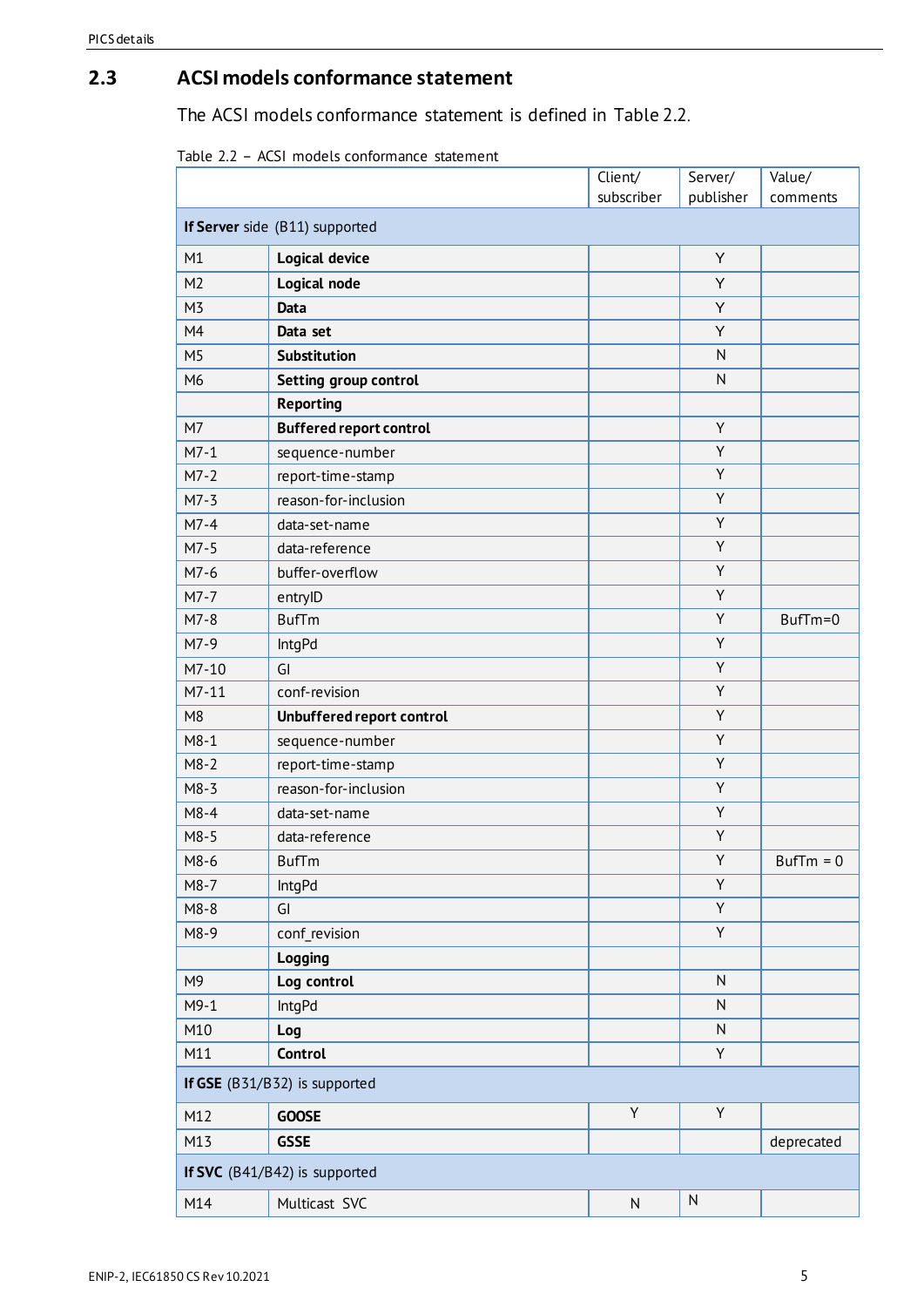|              |                      | Client/      | Server/   | Value/                                                                |  |  |  |
|--------------|----------------------|--------------|-----------|-----------------------------------------------------------------------|--|--|--|
|              |                      | subscriber   | publisher | comments                                                              |  |  |  |
| M15          | Unicast SVC          | N            | N         |                                                                       |  |  |  |
| For all IEDs |                      |              |           |                                                                       |  |  |  |
| M16          | <b>Time</b>          | $\mathsf{N}$ | Y         | Time<br>source with<br>required<br>accuracy<br>shall be<br>available. |  |  |  |
| M17          | <b>File Transfer</b> | N            | N         |                                                                       |  |  |  |

### <span id="page-5-0"></span>**2.4 ACSI service conformance statement**

The ACSI service conformance statement is defined in [Table](#page-5-1) 2.3 (depending on the statements in [Table 2.1\)](#page-3-3).

| Table 2.3 - ACSI service Conformance statement |
|------------------------------------------------|
|------------------------------------------------|

<span id="page-5-1"></span>

|                   | <b>Services</b>  | AA:<br>TP/MC | Client/<br>subscriber | Server/<br>publisher | Comments |
|-------------------|------------------|--------------|-----------------------|----------------------|----------|
| Server (Clause 7) |                  |              |                       |                      |          |
|                   | Server Directory | TР           | N                     |                      |          |

| Application association (Clause 8) |           |  |  |  |  |  |
|------------------------------------|-----------|--|--|--|--|--|
|                                    | Associate |  |  |  |  |  |
|                                    | Abort     |  |  |  |  |  |
|                                    | Release   |  |  |  |  |  |

| Logical device (Clause 9) |                        |  |  |  |  |
|---------------------------|------------------------|--|--|--|--|
|                           | LogicalDeviceDirectory |  |  |  |  |

| Logical node (Clause 10)      |                  |     |  |  |  |  |  |
|-------------------------------|------------------|-----|--|--|--|--|--|
| GetLogicalNodeDirectory<br>TD |                  |     |  |  |  |  |  |
|                               | GetAllDataValues | TP. |  |  |  |  |  |

| Data (Clause 11) |                   |    |   |  |  |  |  |  |
|------------------|-------------------|----|---|--|--|--|--|--|
| S <sub>8</sub>   | GetDataValues     | ТP | N |  |  |  |  |  |
| S <sub>9</sub>   | SetDataValues     | ТP |   |  |  |  |  |  |
| <b>S10</b>       | GetDataDirectory  | ТP | N |  |  |  |  |  |
| S <sub>11</sub>  | GetDataDefinition | ТP | N |  |  |  |  |  |

| Data set (Clause 12) |                     |    |   |  |  |  |  |
|----------------------|---------------------|----|---|--|--|--|--|
| S <sub>12</sub>      | GetDataSetValues    | TΡ | N |  |  |  |  |
| <b>S13</b>           | SetDataSetValues    | ТP | N |  |  |  |  |
| <b>S14</b>           | CreateDataSet       | ТP | N |  |  |  |  |
| <b>S15</b>           | DeleteDataSet       | ТP | N |  |  |  |  |
| S <sub>16</sub>      | GetDataSetDirectory | ТP | N |  |  |  |  |

Setting group control (Clause 16)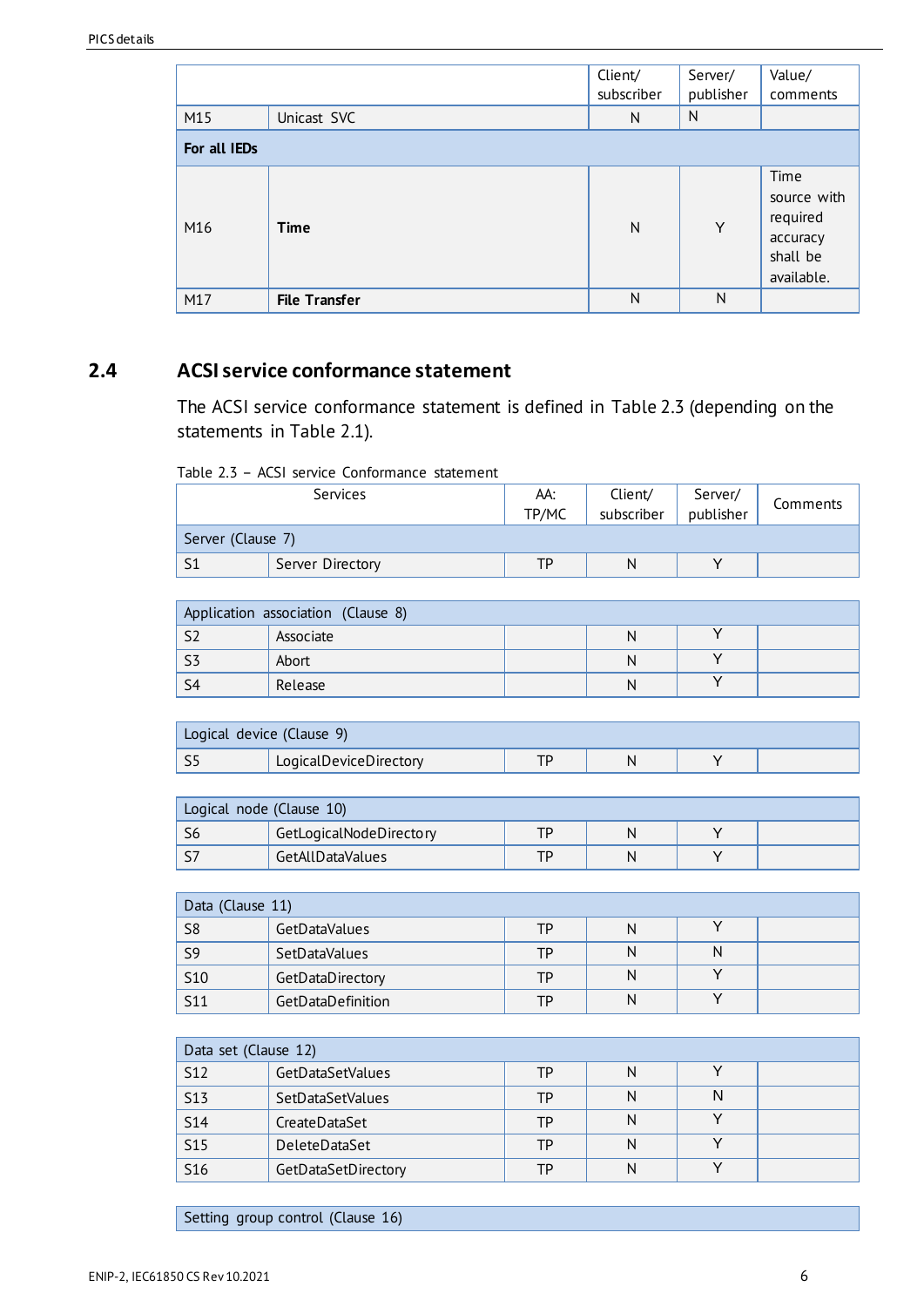#### PICS details

|            | <b>Services</b>     | AA:<br>TP/MC | Client/<br>subscriber | Server/<br>publisher | Comments |
|------------|---------------------|--------------|-----------------------|----------------------|----------|
| <b>S18</b> | SelectActiveSG      | <b>TP</b>    | N                     | N                    |          |
| <b>S19</b> | SelectEditSG        | TP           | N                     | N                    |          |
| <b>S20</b> | SetSGValues         | <b>TP</b>    | N                     | N                    |          |
| <b>S21</b> | ConfirmEditSGValues | TP           | N                     | N                    |          |
| <b>S22</b> | GetSGValues         | ТP           | N                     | N                    |          |
| <b>S23</b> | GetSGCBValues       | TP           | N                     | Ν                    |          |

| Reporting (Clause 17)                |                                        |           |   |   |  |  |  |  |
|--------------------------------------|----------------------------------------|-----------|---|---|--|--|--|--|
| Buffered report control block (BRCB) |                                        |           |   |   |  |  |  |  |
| <b>S24</b>                           | Report                                 | <b>TP</b> | N | Y |  |  |  |  |
| $S24-1$                              | data-change (dchg)                     |           | N | Y |  |  |  |  |
| $S24-2$                              | qchq-change (qchq)                     |           | N | Y |  |  |  |  |
| $S24-3$                              | data-update (dupd)                     |           | N | N |  |  |  |  |
| <b>S25</b>                           | GetBRCBValues                          | <b>TP</b> | N | Y |  |  |  |  |
| <b>S26</b>                           | <b>SetBRCBValues</b>                   | <b>TP</b> | N | Y |  |  |  |  |
|                                      | Unbuffered report control block (URCB) |           |   |   |  |  |  |  |
| <b>S27</b>                           | Report                                 | <b>TP</b> | N | Y |  |  |  |  |
| $S27-1$                              | data-change (dchq)                     |           | N | Y |  |  |  |  |
| $S27-2$                              | qchg-change (qchg)                     |           | N | Y |  |  |  |  |
| $S27-3$                              | data-update (dupd)                     |           | N | N |  |  |  |  |
| <b>S28</b>                           | GetURCBValues                          | <b>TP</b> | N | Y |  |  |  |  |
| S <sub>29</sub>                      | <b>SetURCBValues</b>                   | TP        | N | Y |  |  |  |  |

| Logging (Clause 17) |                    |           |   |   |  |  |  |  |
|---------------------|--------------------|-----------|---|---|--|--|--|--|
| Log control block   |                    |           |   |   |  |  |  |  |
| <b>S30</b>          | GetLCBValues       | TP        | N | N |  |  |  |  |
| S31                 | SetLCBValues       | ТP        | N | N |  |  |  |  |
| Log                 |                    |           |   |   |  |  |  |  |
| <b>S32</b>          | QueryLogByTime     | TP        | N | N |  |  |  |  |
| <b>S33</b>          | QueryLogAfter      | <b>TP</b> | N | N |  |  |  |  |
| <b>S34</b>          | GetLogStatusValues | TP        | N | N |  |  |  |  |

| Generic substation event model (GSE) |                       |           |   |   |                                                                     |  |  |  |
|--------------------------------------|-----------------------|-----------|---|---|---------------------------------------------------------------------|--|--|--|
| GOOSE (Clause 18)                    |                       |           |   |   |                                                                     |  |  |  |
| <b>S35</b>                           | SendGOOSEMessage      | <b>MC</b> | N | Y | <b>IED</b><br>supports<br><b>GOOSE</b><br>publish &<br>subscription |  |  |  |
| <b>S36</b>                           | GetGoReference        | <b>TP</b> | N | N |                                                                     |  |  |  |
| <b>S37</b>                           | GetGOOSEElementNumber | <b>TP</b> | N | N |                                                                     |  |  |  |
| <b>S38</b>                           | GetGoCBValues         | <b>TP</b> | N | Υ |                                                                     |  |  |  |
| <b>S39</b>                           | <b>SetGoCBValues</b>  | <b>TP</b> | N | Y |                                                                     |  |  |  |
| GSSE (Annex C)                       |                       |           |   |   |                                                                     |  |  |  |
| <b>S40</b>                           | SendGSSEMessage       | <b>MC</b> | N | N |                                                                     |  |  |  |
| S41                                  | GetGsReference        | <b>TP</b> | N | N |                                                                     |  |  |  |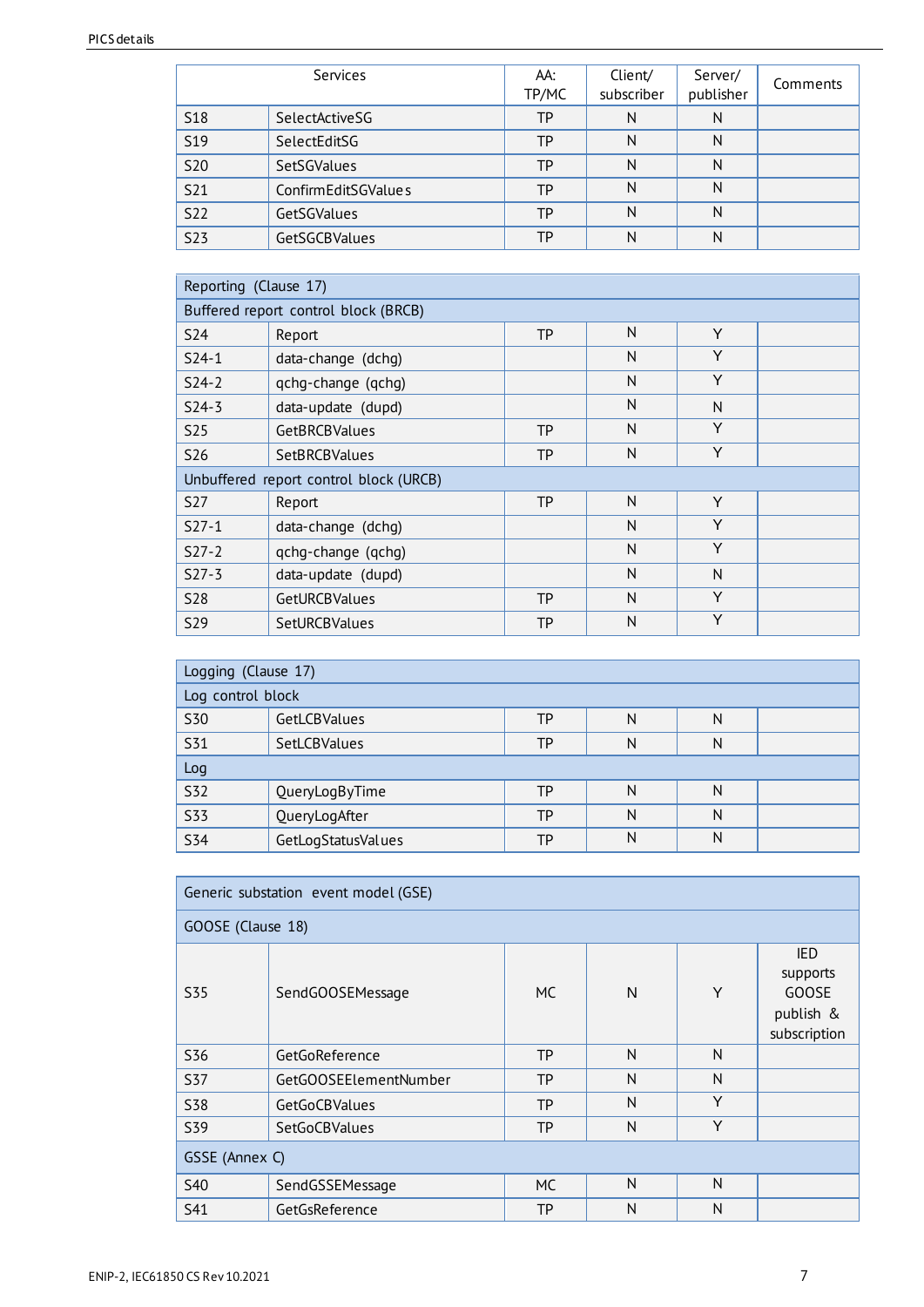| <b>Services</b> |                      | AA:<br>TP/MC | Client/<br>subscriber | Server/<br>publisher | Comments |
|-----------------|----------------------|--------------|-----------------------|----------------------|----------|
| S42             | GetGSSEElementNumber | ТP           | N                     |                      |          |
| S43             | <b>GetGsCBValues</b> | ТP           | N                     |                      |          |
| <b>S44</b>      | <b>SetGsCBValues</b> | ТP           | N                     | N                    |          |

| Transmission of sampled value model (SVC) (Clause 19) |                       |     |   |   |  |  |  |  |
|-------------------------------------------------------|-----------------------|-----|---|---|--|--|--|--|
| Multicast SVC                                         |                       |     |   |   |  |  |  |  |
| <b>S45</b>                                            | SendMSVMessage        | MC. | N | N |  |  |  |  |
| <b>S46</b>                                            | <b>GetMSVCBValues</b> | TP  | N | Ν |  |  |  |  |
| <b>S47</b>                                            | <b>SetMSVCBValues</b> | ТP  | N | N |  |  |  |  |
| Unicast SVC                                           |                       |     |   |   |  |  |  |  |
| <b>S48</b>                                            | SendUSVMessage        | ТP  | N | N |  |  |  |  |
| <b>S49</b>                                            | GetUSVCBValues        | TP  | N | N |  |  |  |  |
| <b>S50</b>                                            | <b>SetUSVCBValues</b> | ТP  | N | N |  |  |  |  |

| Control (Clause 20) |                       |    |   |   |  |  |  |
|---------------------|-----------------------|----|---|---|--|--|--|
| S51                 | Select                | TP | N |   |  |  |  |
| <b>S52</b>          | SelectWithValue       | ТP | N |   |  |  |  |
| <b>S53</b>          | Cancel                | TP | N |   |  |  |  |
| <b>S54</b>          | Operate               | TP | N |   |  |  |  |
| <b>S55</b>          | CommandTermination    | TP | N |   |  |  |  |
| <b>S56</b>          | TimeActivated-Operate | ТP | N | N |  |  |  |

| File transfer (Clause 23) |                        |    |  |   |  |  |  |
|---------------------------|------------------------|----|--|---|--|--|--|
| <b>S57</b>                | GetFile                | ТP |  | N |  |  |  |
| <b>S58</b>                | SetFile                | TP |  |   |  |  |  |
| <b>S59</b>                | <b>DeleteFile</b>      | ТP |  | N |  |  |  |
| <b>S60</b>                | GetFileAttributeValues | ТP |  | N |  |  |  |

| Time (5.5)     |                                   |           |  |                    |                                                                         |  |  |  |
|----------------|-----------------------------------|-----------|--|--------------------|-------------------------------------------------------------------------|--|--|--|
| T <sub>1</sub> | Time resolution of internal clock | TP        |  | $20(1 \mu s)$      | Nearest<br>negative<br>power of 2<br>in seconds                         |  |  |  |
| T <sub>2</sub> | Time accuracy of internal clock   | <b>TP</b> |  | 1 <sub>ms</sub>    | Τ1                                                                      |  |  |  |
| T3             | Supported TimeStamp resolution    | <b>TP</b> |  | $10(1 \text{ ms})$ | Nearest<br>value of 2**-<br>n in seconds<br>according to<br>6.1.2.9.3.2 |  |  |  |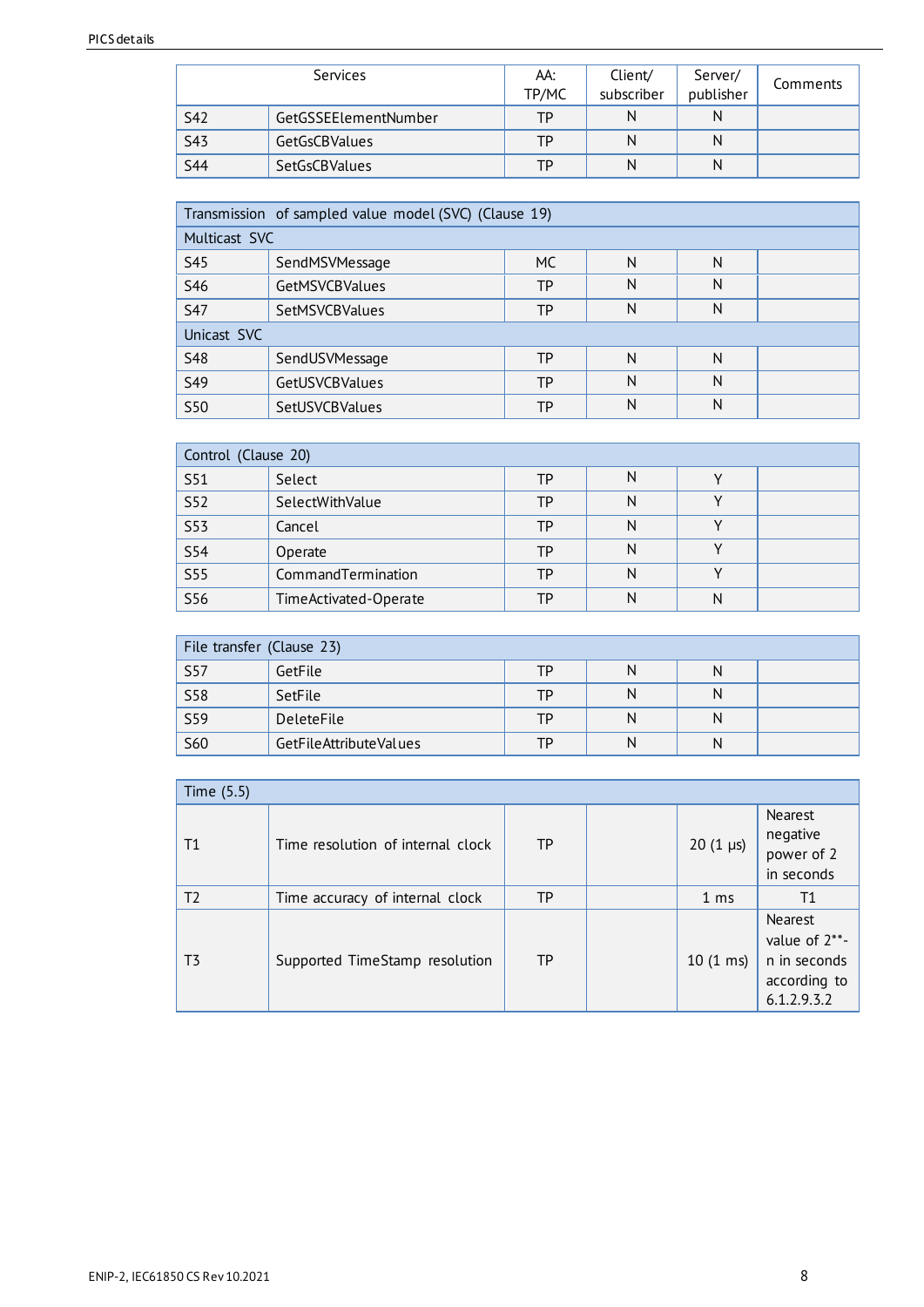### <span id="page-8-0"></span>**3 TICS details**

Tissues Conformance Statement for the IEC 61850 interface in ENIP-2 with firmware version 2.8.0.9.

### <span id="page-8-1"></span>**3.1 Mandatory Edition 2 Tissues**

Below tables give an overview of the applicable mandatory Tissues.

Items in *italic* are brief interpretations provided by the UCA International Users Group to aid in interpretation and is not normative.

| Part 6<br><b>Tissue</b> | <b>Description</b>                                                                                                                                                                                               | Implemented<br>Y/na |
|-------------------------|------------------------------------------------------------------------------------------------------------------------------------------------------------------------------------------------------------------|---------------------|
| 658                     | Tracking related features<br>EntryID and CST missing, these are checked by schema                                                                                                                                | na                  |
| 663                     | FCDA element cannot be a "functionally constrained logical node"<br>doName now mandatory in FCDA element, SCT: refuse to make empty<br>doName? ICT: Refuse SCD                                                   | Y                   |
| 668                     | Autotransformer modeling<br>Autotransformer model in substation section has changed                                                                                                                              | na                  |
| 687                     | <b>SGCB ResvTms</b><br>SettingControl has added attribute resvTms see also TISSUE 845                                                                                                                            | na                  |
| 719                     | ConfDataSet - maxAttributes definition is confusing<br>maxAttributes now means max count of FCDA in dataset                                                                                                      | Y                   |
| 721                     | Log element name<br>LN0/Log now has optional attribute "name"                                                                                                                                                    | na                  |
| 768                     | bType VisString65 is missing<br>VisString65 added as SCL BasicType                                                                                                                                               | na                  |
| 779                     | object references<br>"@" as first character in object references now allowed                                                                                                                                     | Y                   |
| 788                     | SICS S56 from optional to mandatory<br>SICS S56="Interpret IED capabilities and prohibit unsupported usage"                                                                                                      | na                  |
| 789                     | ConfLdName as services applies to both server and client<br>Many changes made to Services section                                                                                                                | na                  |
| 804                     | valKind and IED versus System configuration<br>valImport missing/false DAI means ICT shall ignore value in SCD and SCT<br>shall not change from ICD/IID value. Instance section inherits from<br>DA/BDA element. | Y                   |
| 806                     | Max length of log name inconsistent between -6 and -7-2<br>LogControl.logName and Log.name restricted to 32 chars                                                                                                | na                  |
| 807                     | Need a way to indicate if "Owner" present in RCB<br>Services/ReportSettings@owner added                                                                                                                          | Y                   |
| 823                     | ValKind for structured data attributes<br>valKind is prohibited on structured attributes                                                                                                                         | Y                   |
| 824                     | Short addresses on structured data attributes<br>sAddr is now allowed for structured attributes                                                                                                                  | na                  |
| 825                     | Floating point value<br>Server shall support with exponential notation                                                                                                                                           | Y                   |
| 845                     | <b>SGCB ResvTms</b><br>Services/SettingGroups/SGEdit added attribute resvTms<br>Services/SettingGroups/ConfSG added attribute resvTms<br>See also TISSUE 687                                                     | na                  |
| 853                     | SBO and ProtNs<br>DA[@name=SBO] element shall have ProtNS element                                                                                                                                                | na                  |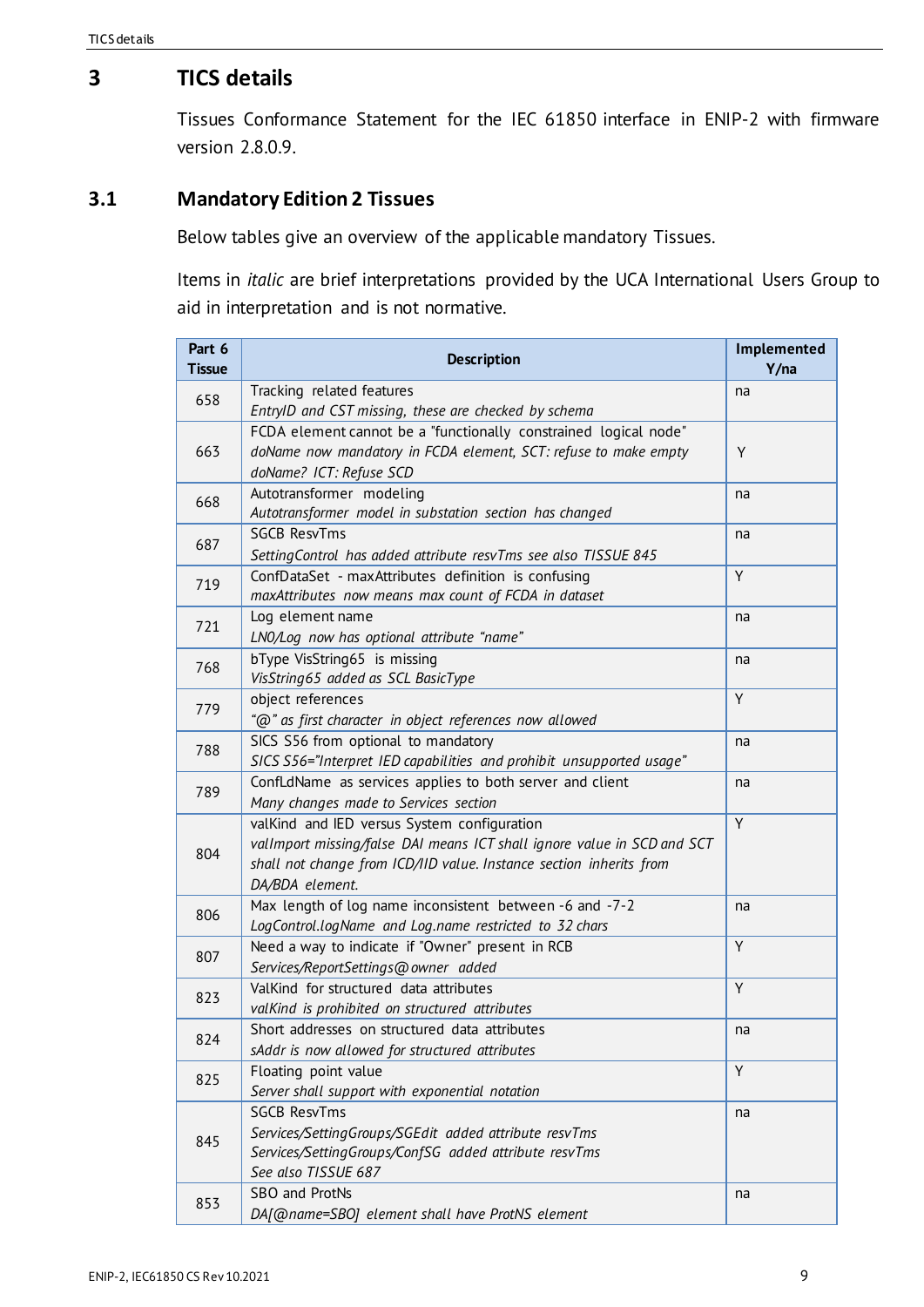| 855  | Recursive SubFunction<br>Substation section extension must be tolerated                                                                                                                                                                                                                                                                               | na |
|------|-------------------------------------------------------------------------------------------------------------------------------------------------------------------------------------------------------------------------------------------------------------------------------------------------------------------------------------------------------|----|
|      | VoltageLevel frequency and phases                                                                                                                                                                                                                                                                                                                     | na |
| 856  | Substation section extension must be tolerated                                                                                                                                                                                                                                                                                                        |    |
| 857  | Function/SubFunction for ConductingEquipment                                                                                                                                                                                                                                                                                                          | na |
|      | Substation section extension must be tolerated                                                                                                                                                                                                                                                                                                        |    |
| 886  | Missing 8-1 P-types<br>"tP_IP_UDP_PORT" and "tP_IP_TCP_PORT" added                                                                                                                                                                                                                                                                                    | Y  |
| 901  | tServices as AP or as IED element<br>Rules for contents of AP/Server/Services are now defined                                                                                                                                                                                                                                                         | Y  |
| 936  | SupSubscription parameter usage is difficult<br>SupSubscription "max" replaced by "maxGo" and "maxSv"                                                                                                                                                                                                                                                 | Y  |
| 1147 | tServices - FileHandling not consistent with -7-2<br>Services/FileHandling now means only support for GetFile and<br>GetFileAttributeValues and NOT SetFile/DeleteFile                                                                                                                                                                                | na |
| 1185 | Valkind value Conf for EX FC data<br>valKind=Conf is allowed for dataNs                                                                                                                                                                                                                                                                               | Y  |
| 1284 | SCSM mapping may require a communication section in an ICD file<br>Server IEDs supporting client/server associations to 61850-8-1 shall<br>include a section                                                                                                                                                                                          | Y  |
| 1328 | Limitation on the size of data type templates identifiers<br>Identifer now limited to 255 characters                                                                                                                                                                                                                                                  | Y  |
| 1395 | Client LN attributes<br>ReportControl/RptEnabled/ClientLN@ldInst shall be "LD0" for pure<br>clients (without any Logical Devices)                                                                                                                                                                                                                     | na |
| 1402 | ExtRef during engineering<br>an ExtRef.intAddr attribute value unequal to empty string (prescribed or<br>filled by the IED tool) is the flag indicating that the ExtRef shall not be<br>deleted by the system tool. The system tool can however remove the link<br>to the source IED<br>< <applicable for="" scl="" test="" tool="">&gt;</applicable> | na |
| 1415 | SICS-S110 IID import mandatory for Edition2<br>only the import of data model modifications and CF value changes is<br>mandatory for system tool<br>< <applicable for="" scl="" test="" tool="">&gt;</applicable>                                                                                                                                      | na |
| 1419 | Support of IdName on other IEDs<br>SICS 1212 is now mandatory                                                                                                                                                                                                                                                                                         | Y  |
| 1444 | Need to support fixed and SCT controlled Datasets<br>Services/xxxSetttings@datSet=fix now means "data set pointed by<br>Control Block cannot be altered from ICD/IID value<br>< <applicable for="" scl="" test="" tool="">&gt;</applicable>                                                                                                           | na |
| 1445 | ConfReportControl and a fixed ReportSettings<br>Control block capabilities must be consistent<br>< <applicable for="" scl="" test="" tool="">&gt;</applicable>                                                                                                                                                                                        | na |
| 1450 | originalSclXxx computation rules<br>Ed2 ICD/IID files specifying SCL@version=2007 SHALL include<br>originalSCLVersion=2007 and originalSCLRevision as attributes of the<br><ied> element</ied>                                                                                                                                                        | Y  |
| 1485 | Need to supercede Tissue 1398 to clarify SCT behavior<br>Same as TISSUE 1450 << applicable for SCL tool test>>                                                                                                                                                                                                                                        | na |

| <b>Part 7-1</b><br><b>Tissue</b> | <b>Description</b>                                                                                        | Implemented<br>Y/na |
|----------------------------------|-----------------------------------------------------------------------------------------------------------|---------------------|
| 828                              | Data model namespace revision IEC 61850-7-4:2007[A]<br>Both 2007 and 2007A are allowed for namespace name |                     |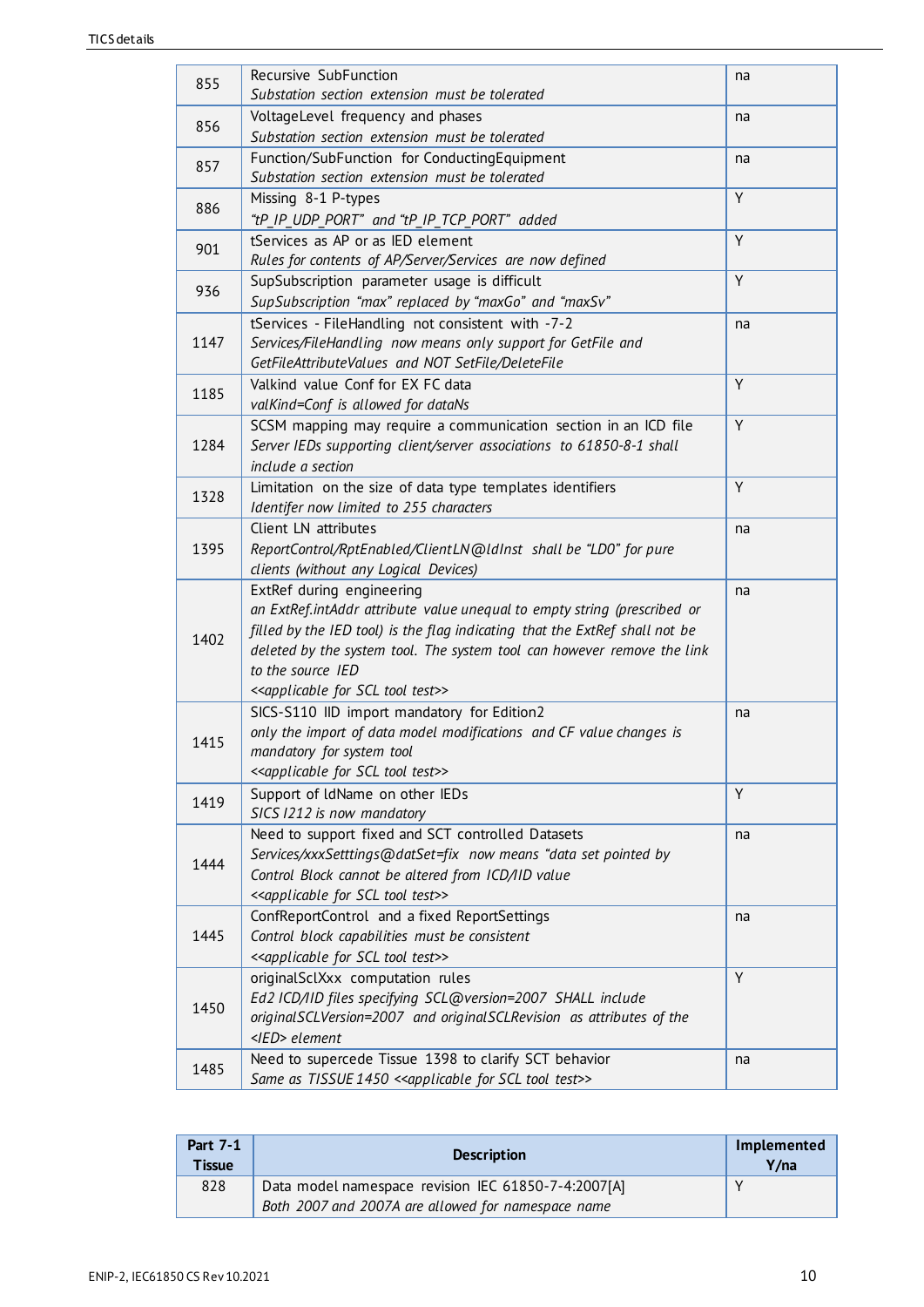| 948  | Enumeration (string) values format<br>Enums are limited to 127 characters from Basic-Latin and Latin-1<br>character sets                                                                                                                           | Y  |
|------|----------------------------------------------------------------------------------------------------------------------------------------------------------------------------------------------------------------------------------------------------|----|
| 1151 | simulated GOOSE disappears after 1st appearance when LPHD. Sim $=$<br><b>TRUF</b><br>New LGOS state machine defined, but TISSUE is not IntOp2, therefore<br>TISSUE is optional if LGOS is used                                                     | na |
| 1396 | The use and configuration flow of LGOS and LSVS is unclear<br>If Services/SupSubscription@maxGo > 1 then at least 1 LGOS must<br>exist. Same for maxSv/LSVS.<br>If maxGo > count(LGOS) then SCT can create additional LGOS. Same for<br>maxSv/LSVS | na |
| 1447 | Restriction on ENUMtypes in SCL<br>If a ENUM DA limits write or configuration to a subset, then that subset<br>must be declared                                                                                                                    | Y  |
| 1457 | Multiple DOI nodes with the same name<br>LN can have no more than one DOI with same name                                                                                                                                                           | Y  |
| 1468 | Re-use DO from other LN<br>allow standard or private dataNs                                                                                                                                                                                        | na |
| 1491 | CmdBlk blocks itself?<br>The data CmdBlk shall have no effect on the controllable data Mod or<br>CmdBlk                                                                                                                                            | na |
| 1495 | GetVariableAccessAttributes error code<br>Return MMS error access/object-non-existent if the object does not exist                                                                                                                                 | Y  |

| <b>Part 7-2</b><br><b>Tissue</b> | <b>Description</b>                                                                                                                                                                                                                                                                        | Implemented<br>Y/na |
|----------------------------------|-------------------------------------------------------------------------------------------------------------------------------------------------------------------------------------------------------------------------------------------------------------------------------------------|---------------------|
| 728                              | BRCB: could PurgeBuf be set when RptEna=TRUE?<br>PurgeBuf while RptEna=true is prohibited                                                                                                                                                                                                 | Y                   |
| 778                              | AddCause values - add value not-supported<br>Align 7-2 with 8-1 (nothing new to 8-1)                                                                                                                                                                                                      | Y                   |
| 780                              | What are unsupported trigger option at a control block?<br>All control blocks must support all trigger options                                                                                                                                                                            | Y                   |
| 783                              | TimOper Resp-; add Authorization check<br>Clarifies Time-Operated Controls                                                                                                                                                                                                                | na                  |
| 786                              | AddCause values 26 and 27 are switched<br>Annex B.2 has wrong AddCause values                                                                                                                                                                                                             | Y                   |
| 820                              | Mandatory ACSI services (use for PICS template)<br>Model entries M18 (Application Association), M19 (GCB), M20 (SVCB) are<br>new. Services S17 (Substitution) and S61 (GetServerDirectory) are new.<br>Services S1, S3, S4, S5, S6, S8, S16, S18, S23, S36, S37, S41, S42 are<br>changed. | $\overline{Y}$      |
| 858                              | typo in enumeration ServiceType<br>Tracking serviceType now has GetLogicalNodeDirectory                                                                                                                                                                                                   | Y                   |
| 861                              | dchg of ConfRev attribute<br>Clarifies (tracking) BTS.confRev is AFTER BRCB change                                                                                                                                                                                                        | na                  |
| 1050                             | GTS Phycomaddr definition in SCL<br>(Tracking) GTS needs a special structure for SCL                                                                                                                                                                                                      | na                  |
| 1071                             | Length of DO name<br>Private DO name length shall be <=12 including instance                                                                                                                                                                                                              | na                  |
| 1127                             | Missing owner attribute in BTS and UTS<br>NSD files for 61850-7-3 show owner in (tracking) BTS/UTS                                                                                                                                                                                        | na                  |
| 1202                             | GI not optional<br>GI support is mandatory for both URCB and BRCB                                                                                                                                                                                                                         | Y                   |
| 1232                             | EntryID needs clarification<br>Segments of a report shall have same identifiers                                                                                                                                                                                                           | na                  |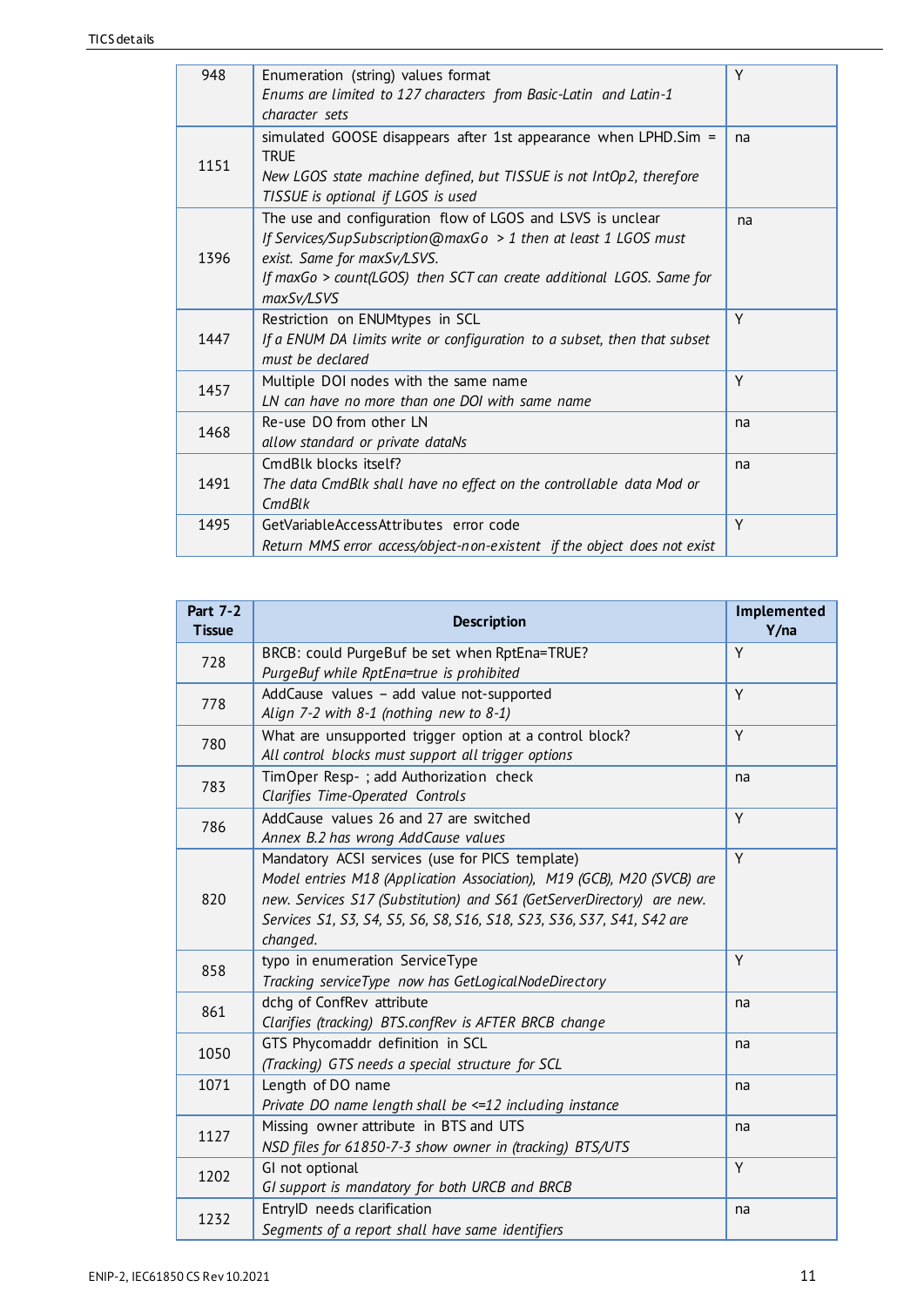| 1242 | NTS definition<br>NTS.resv have been added                     | na |
|------|----------------------------------------------------------------|----|
| 1307 | Segmented report with Buffer overflow                          | na |
|      | Segments of a report shall have identical buf-overflow value   |    |
| 1428 | MTS and NTS should use svOptFlds                               | na |
|      | MTS.optFlds and NTS.optFlds now have bType=SvOptFlds           |    |
|      | Attributes in CDC=LTS do not match 8-1 definition              | na |
| 1630 | Order of attributes in LTS changed to: logEna, logRef, datSet, |    |
|      | oldEntrTm, newEntrTm, oldEnt, newEnt, trqOps, intqPd           |    |

| Part 7-3<br><b>Tissue</b> | <b>Description</b>                                                                                                                   | Implemented<br>Y/na |
|---------------------------|--------------------------------------------------------------------------------------------------------------------------------------|---------------------|
| 697                       | persistent command / PulseConfig<br>PulseConfig adds enum "persistent-feedback"<br>DPC.cmdQual=="persistent" is conditionally allowe | na                  |
| 698                       | Wrong case is BAC.dB attribute<br>attribute renamed from "dB" to "db"                                                                | na                  |
| 711                       | blkEna freeze data update while setting its quality to<br>operaterBlocked<br>Mode=Blocked shall not cause q.operatorBlocked          | na                  |
| 722                       | Units for 'h' and 'min' not in UnitKind enumeration.<br>New unit enums 84=hours, 85=minutes                                          | na                  |
| 919                       | Presence Condition for sVC<br>svC may be valKind=Conf in ICD file                                                                    | na                  |
| 925                       | Presence of i or f attribute - Problem with writing<br>New constructed attribute class "AnalogueValueCtl"                            | na                  |
| 926                       | Presence Conditions within RangeConfig<br>All or none of hhLim+hLim+lLim+llLim shall be present                                      | na                  |
| 954                       | Data attributes with FC=CF should have trgOp=dchg<br>Some INS and HST and CSG attributes missing dchg                                | na                  |
| 1078                      | CMV.t update if rangeAng changed<br>Add rangeAng to "reasons-to-update-timestamp-of-CMV"                                             | na                  |
| 1565                      | $db = 0$ behaviour<br>db=0 not longer suppresses reporting                                                                           | Y                   |
| 1578                      | dataAttribute NameSpace content<br>Attributes with FC=EX must be initialized in ICD/IID file                                         | Y                   |

| <b>Part 7-4</b><br><b>Tissue</b> | <b>Description</b>                                            | Implemented<br>Y/na |
|----------------------------------|---------------------------------------------------------------|---------------------|
| 671                              | mistake in definition of Mod & Beh                            | Y                   |
|                                  | Beh=on, q=test should be "Processed as valid"                 |                     |
| 674                              | CDC of ZRRC.LocSta is wrong                                   | na                  |
|                                  | ZRRC LocSta should be CDC=SPC                                 |                     |
| 676                              | Same data object name used with different CDC                 | na                  |
|                                  | LCCH.Fer renamed to FerCh, LCCH.RedFer to RedFerCh            |                     |
| 677                              | MotStr is used with different CDC in PMMS and SOPM LN classes | na                  |
|                                  | Rename SOPM.MotStr to MotStrNum                               |                     |
| 679                              | MotStr is used with different CDC in PMMS and SOPM LN classes | na                  |
|                                  | Rename SOPM.MotStr to MotStrNum                               |                     |
| 680                              | Remove CycTrMod Enum                                          | na                  |
|                                  | Enum is no longer used, use TrMod instead                     |                     |
| 681                              | Enum PIDAlg                                                   | na                  |
|                                  | Typographical error, invalid XML syntax                       |                     |
| 682                              | Enum QVVR.IntrDetMth                                          | na                  |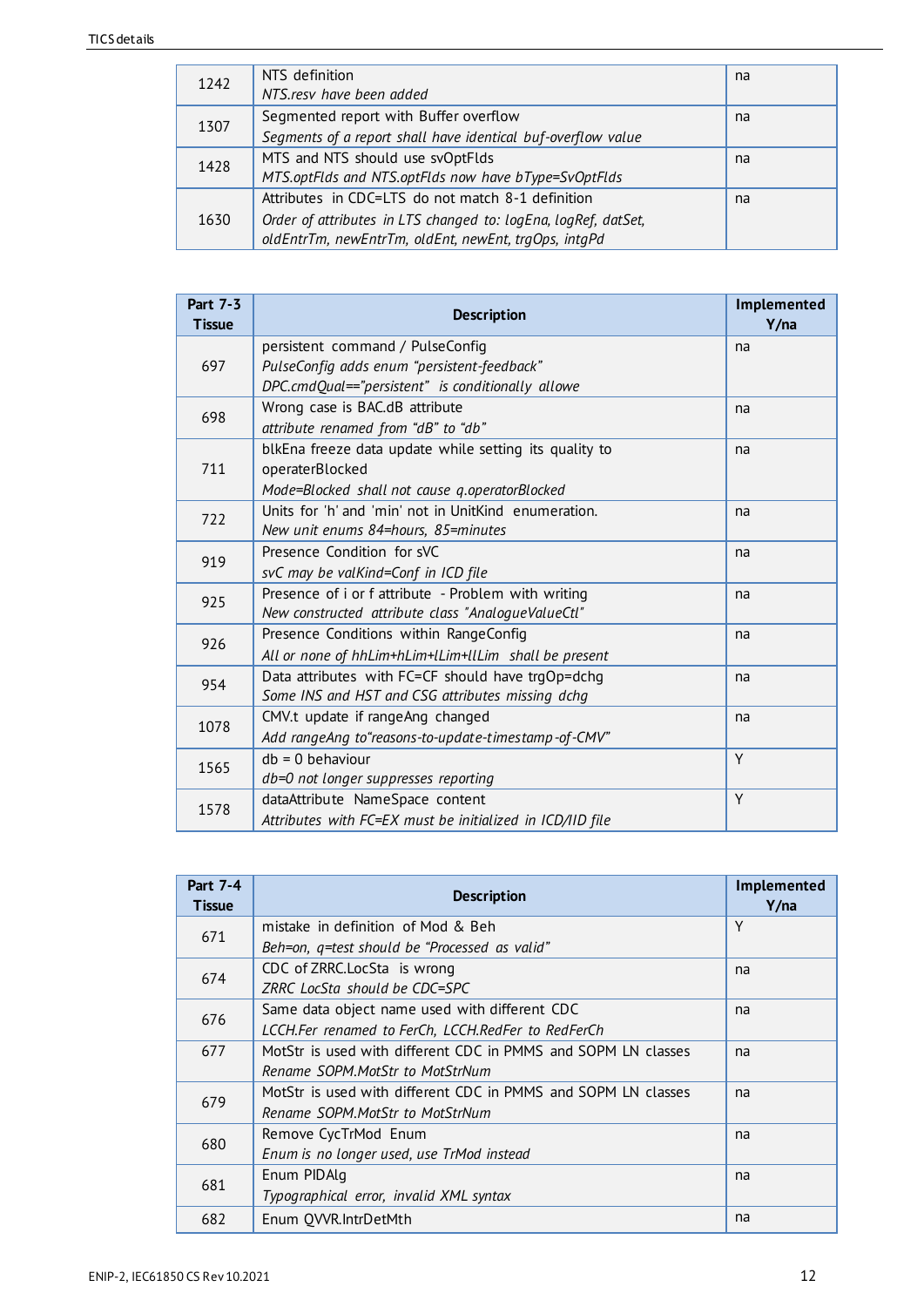|     | IntrDetMth enum values text have changed                                    |    |
|-----|-----------------------------------------------------------------------------|----|
|     | Enum QVVR.IntrDetMth                                                        | na |
| 683 | IntrDetMth enum values text have changed                                    |    |
| 685 | Enum ParTraMod                                                              | na |
|     | ParTraMod enum values text have changed                                     |    |
| 686 | New annex H - enums types in XML                                            | Y  |
|     | Many changes have been made to enumeration names                            |    |
| 694 | Data object CmdBlk                                                          | na |
|     | CmdBlk semantics have changed                                               |    |
| 696 | LSVS.St (Status of subscription)                                            | na |
|     | LSVS.St is now mandatory                                                    |    |
| 712 | interpretation of quality operatorBlocked                                   | Y  |
|     | Mode and Behavior semantics have changed                                    |    |
| 713 | DO Naming of time constants in FFIL                                         | na |
|     | Many DO names in FFIL have changed                                          | Y  |
| 714 | Enums for ShOpCap and SwOpCap                                               |    |
|     | Type for YPSH.ShOpCap and XSWI.SwOpCap have changed                         |    |
| 715 | RBDR.ChNum1                                                                 | na |
|     | RBDR.ChNum1 changes from optional to conditional<br>TAXD text for condition |    |
| 716 | TAXD. SmRte condition for inclusion has changed                             | na |
|     | ANCR.Auto                                                                   | na |
| 724 | ANCR.Auto changes from mandatory to optional                                |    |
|     | Loc in LN A-group                                                           | na |
| 725 | Loc changes to optional, LocKey/LocSta conditions change                    |    |
|     | LLN0.OpTmh vs. LPHD.OpTmh                                                   | na |
| 734 | LLNO.OpTmh deleted, LPHD.OpTmH added as conditional                         |    |
|     | PFSign                                                                      | na |
| 736 | MMXU.PFSign enum's $1 = IEC$ and $2 = EEI$                                  |    |
|     | GAPC.Str, GAPC.Op and GAPC.StrVal                                           | na |
| 742 | Objects have instance indicator removed (ex, Str1 to Str)                   |    |
| 743 | CCGR.PmpCtl and CCGR.FanCtl                                                 | na |
|     | Object have instance indicator added (ex:PmpCtl to PmpCtl1)                 |    |
| 744 | LN STMP, EEHealth and EEName                                                | na |
|     | Removed STMP.EEHealth and STMP.EEName                                       |    |
| 772 | LPHD.PwrUp/PwrDn should be transient                                        | na |
|     | These objects are now transient                                             |    |
| 773 | Loc, LocKey and LocSta YPSH and YLTC                                        | na |
|     | Add Loc, LocKey and LocSta in YLTC and YPSH (optional)                      |    |
| 774 | <b>ITCI.LocKey</b>                                                          | na |
|     | Add ITCI.LocKey as optional                                                 |    |
| 776 | LPHD.OutOv/InOv and LCCH.OutOv/InOv                                         | na |
|     | Clarified: stays true until buffer space again available                    |    |
| 800 | Misspelling in CSYN                                                         | na |
|     | CSYN. VInvTmms renamed to CSYN. VIntvTmms                                   |    |
| 802 | CCGR and Harmonized control authority                                       | na |
|     | Add Loc, LocKSta to every controllable LN (e.g. FSPT)                       |    |
| 808 | Presence condition of ZMoT.DExt and new DOs                                 | na |
|     | Change ZMOT.DExt to optional; add TotThmSt and MotSt                        |    |
| 831 | Setting of ConfRevNum in LGOS<br>Add RxConfRevNum to LGOS and LSVS          | na |
|     | Testing in Beh=Blocked                                                      | Y  |
| 838 | Change sematic of Beh=Blocked to allow controls to be acknowledged          |    |
|     | even when LN is blocked                                                     |    |
|     | MFLK.PhPiMax, MFLK.PhPiLoFil, MFLK.PhPiRoot DEL->WYE                        | na |
| 844 | Change these NFLK objects from cdc=DEL to cdc=WYE                           |    |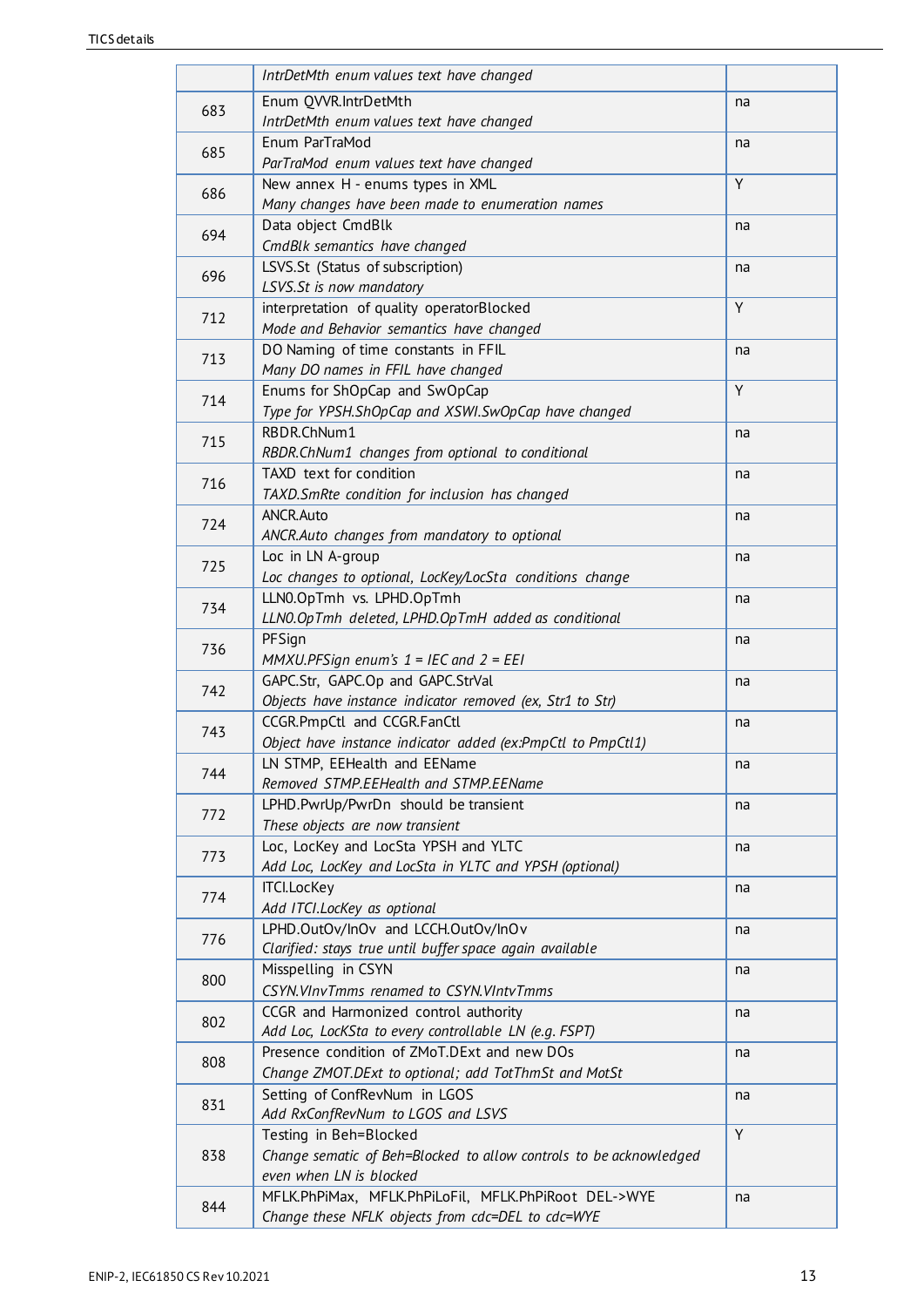| 877  | QVUB -settings should be optional<br>Change QVUB.UnbDetMth and QVUB.StrVal to optional                                   | na |
|------|--------------------------------------------------------------------------------------------------------------------------|----|
| 908  | ARIS.StrSeq - transient<br>Change ARIS.StrSeq to transient                                                               | na |
| 909  | Remove ANCR.ColOpR and ColOpL<br>Replace ANCR.ColOpR and ANCR.ColOpL with ANCR.ColChg. Add<br>YEFN.ColChg                | na |
| 912  | Clarification of PwrRtg/VARtg<br>Change many DOs in YPTR, and ZGEN, see name space 2007A2.nsd for<br>final result        | na |
| 920  | Resetable Counter is NOT resetable<br>Change GGIO.CntRs to CntVal; Same for FCNT                                         | na |
| 932  | Rename AVCO.SptVol to AVCO.VolSpt                                                                                        | na |
| 933  | Presence of LCCH.RedFerCh and RedRxCnt<br>Change the presence condition of LCCH.RedChLiv                                 | na |
| 939  | Change CDC for ANCR.FixCol<br>Change ANCR.FixCol from APC to ASG                                                         | na |
| 991  | LGOS: GoCBRef (as well as LSVS.SvCBRanre ef) should be mandatory<br>LGOS.GoCBRef and LSVS.SvCBRef are now both mandatory | na |
| 1007 | PTRC as fault indicator - Update of description required<br>PTRC.Tr and Op and Str conditional (at least 1 of group)     | na |
| 1044 | TapChq in AVCO<br>AVCO.TapChg is now optional                                                                            | na |
| 1077 | Rename DOnames within LTIM<br>LTIM.TmChgDayTm, changed to TmChgDay;<br>LTIM.TmChgStdTm changed to TmChgStd               | na |
| 1256 | New DO for LTIM to set time "manually"<br>Add LTIM.TmSet                                                                 | na |
| 1331 | Mod, Beh and Health with q=TEST, client can't receive their states<br>Mod while in Blocked will always be processed      | Y  |
| 1426 | Add two DO for leap seconds in LTIM<br>LTIM.Leap added,                                                                  | na |
| 1456 | Annex A and Mod/Beh/Health<br>Mod.stVal writes always igore test bits in controls                                        | Y  |
| 1568 | ISAF.AlmReset ->transient<br>Change ISAF.AmlReset to transient                                                           | na |

| <b>Part 8-1</b><br><b>Tissue</b> | <b>Description</b>                                                      | Implemented<br>Y/na |
|----------------------------------|-------------------------------------------------------------------------|---------------------|
| 770                              | GoID type mitmatch 18.1.1 and 18.1.2.5.2                                | Y                   |
|                                  | GoID string length is now 129                                           |                     |
| 784                              | Tracking of control (CTS)                                               | na                  |
|                                  | Tracking CTS has been added                                             |                     |
| 817                              | Fixed-length GOOSE float encoding                                       | Y                   |
|                                  | GOOSE float is encoded Tag-0x87, length=5, first octet=8                |                     |
|                                  | Mandatory ACSI services (Part of 7-2 TISSUE resolution)                 | Y                   |
| 827                              | Change Table 111 (ServicesSupported): Add initiate, abort, and release. |                     |
|                                  | Change conditions for defineNamedVariables.                             |                     |
| 834                              | File dir name length 64                                                 | na                  |
|                                  | Filename length changed from 32 to 64                                   |                     |
| 951                              | Encoding of Owner attribute                                             | na                  |
|                                  | xRCB.owner is encoded as 4 octets(IPv4) or 16 octets(IPv6)              |                     |
| 1040                             | More associate error codes                                              | na                  |
|                                  | 3 additional associate error codes added                                |                     |
| 1178                             | Select Response+ is non-null value                                      | na                  |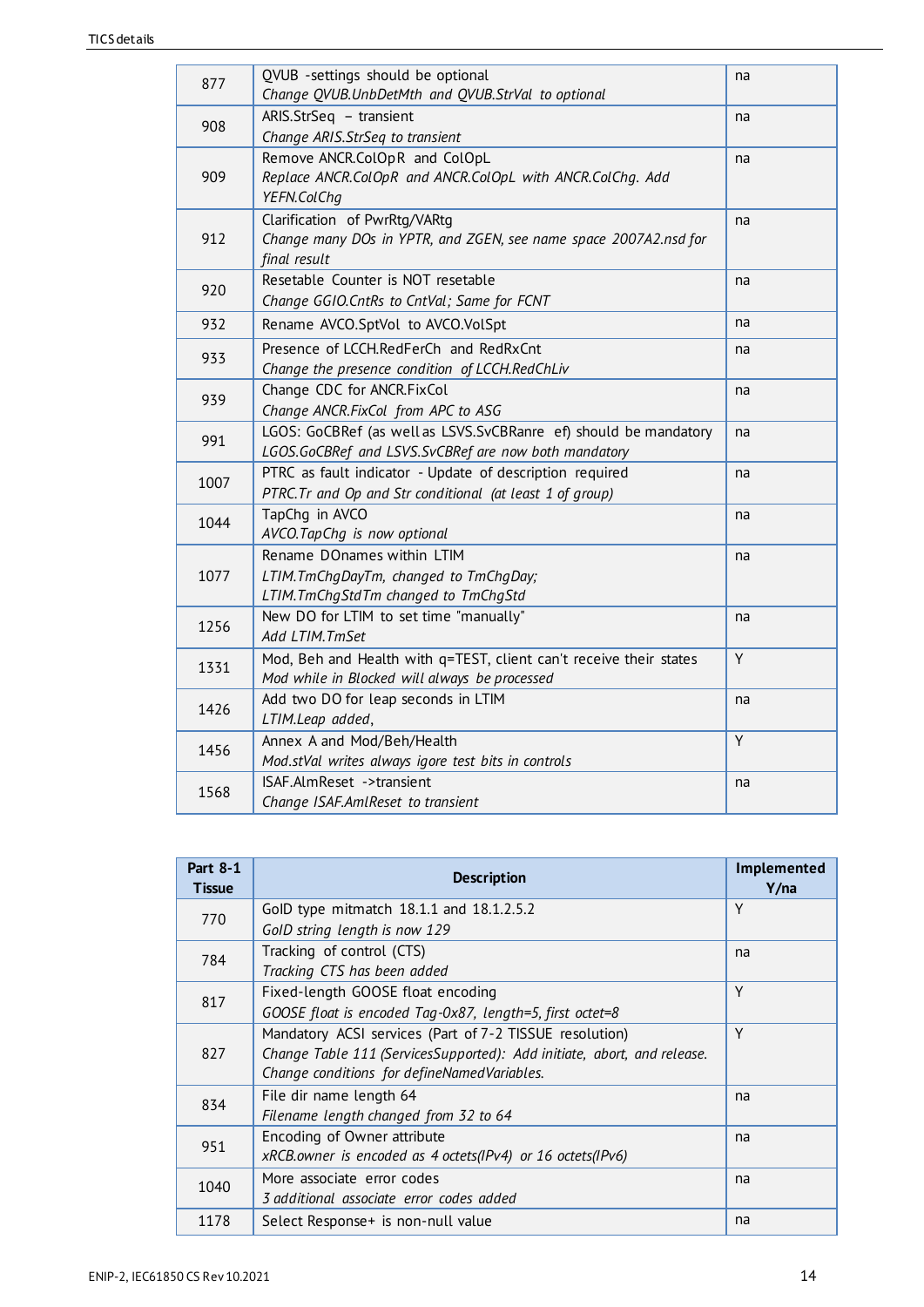|      | Response to SBO read should be                                       |    |
|------|----------------------------------------------------------------------|----|
| 1324 | The response- for DeleteNamedVariableList is not defined             | Υ  |
|      | numDeleted=0; error=service/object-constraint-conflict               |    |
| 1345 | Fixed-length GOOSE ASN.1 length encoding                             | na |
|      | GOOSE publisher shall always encode minimum size legth field         |    |
| 1441 | Optonal fields in buffered reports                                   | Υ  |
|      | Writing BRCB.optFld shall not cause a purgeBuf operation             |    |
| 1442 | Journal variableTag for ReasonCode                                   | na |
|      | Example in the standard is incorrect                                 |    |
| 1453 | Purge buffer on write to BRCB                                        | Y  |
|      | PurgeBuf only occurs if different value is written                   |    |
| 1454 | Reports can be transmitted before write(RptEna=true) is confirmed    | Y  |
|      | the response for DeleteNamedVariableList with a non-existent LN is   | Y  |
| 1500 | not specified                                                        |    |
|      | CreateDataSet/DefineNamedVariableList specifying a nonexisting LD/LN |    |
|      | shall fail with access/object-non-existent                           |    |

Compare the TISSUE database for more details: http://iec61850.tissue-db.com/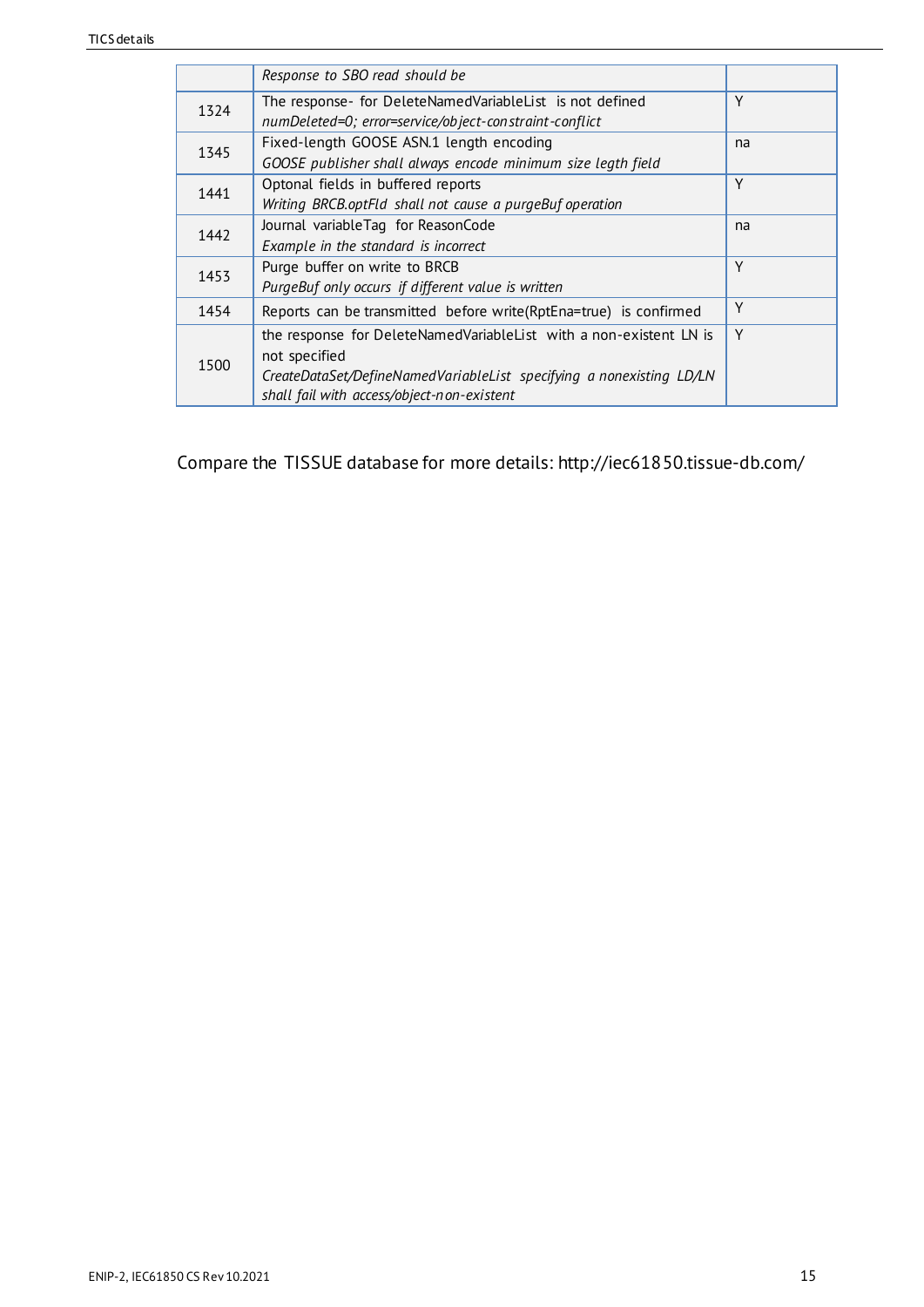### <span id="page-15-0"></span>**4 MICS details**

Model Implementation Conformance Statement for the IEC 61850 interface in ENIP-2 with firmware version 2.8.0.9.

#### <span id="page-15-1"></span>**4.1 General**

This MICS document specifies the modelling extensions compared to IEC 61850 edition 2. For the exact details on the standardized model please compare the ICD substation configuration file: "enip2.icd", version 2.0.

• Clause [4.2](#page-15-2) contains the list of implemented logical nodes.

#### <span id="page-15-2"></span>**4.2 Logical Nodes List**

The following table contains the list of logical nodes implemented in the ENIP-2:

| L: System Logical Nodes                        |
|------------------------------------------------|
| <b>LLNO</b> (Logical node zero)                |
| <b>LPHD</b> (Physical device information)      |
| C: Logical nodes for control                   |
| <b>CILO</b> (Interlocking)                     |
| <b>CSWI</b> (Switch controller)                |
| <b>G: Logical Nodes for generic references</b> |
| <b>GGIO</b> (Generic process I/O)              |
| M: Logical Nodes for metering and measurement  |
| <b>MMTR</b> (Metering)                         |
| <b>MMXU</b> (Measurement)                      |
| MSQI (Sequence and Imbalance)                  |
| X: Logical Nodes for switchgear                |
| <b>XCBR</b> (Circuit breaker)                  |
| <b>XSWI</b> (Switch)                           |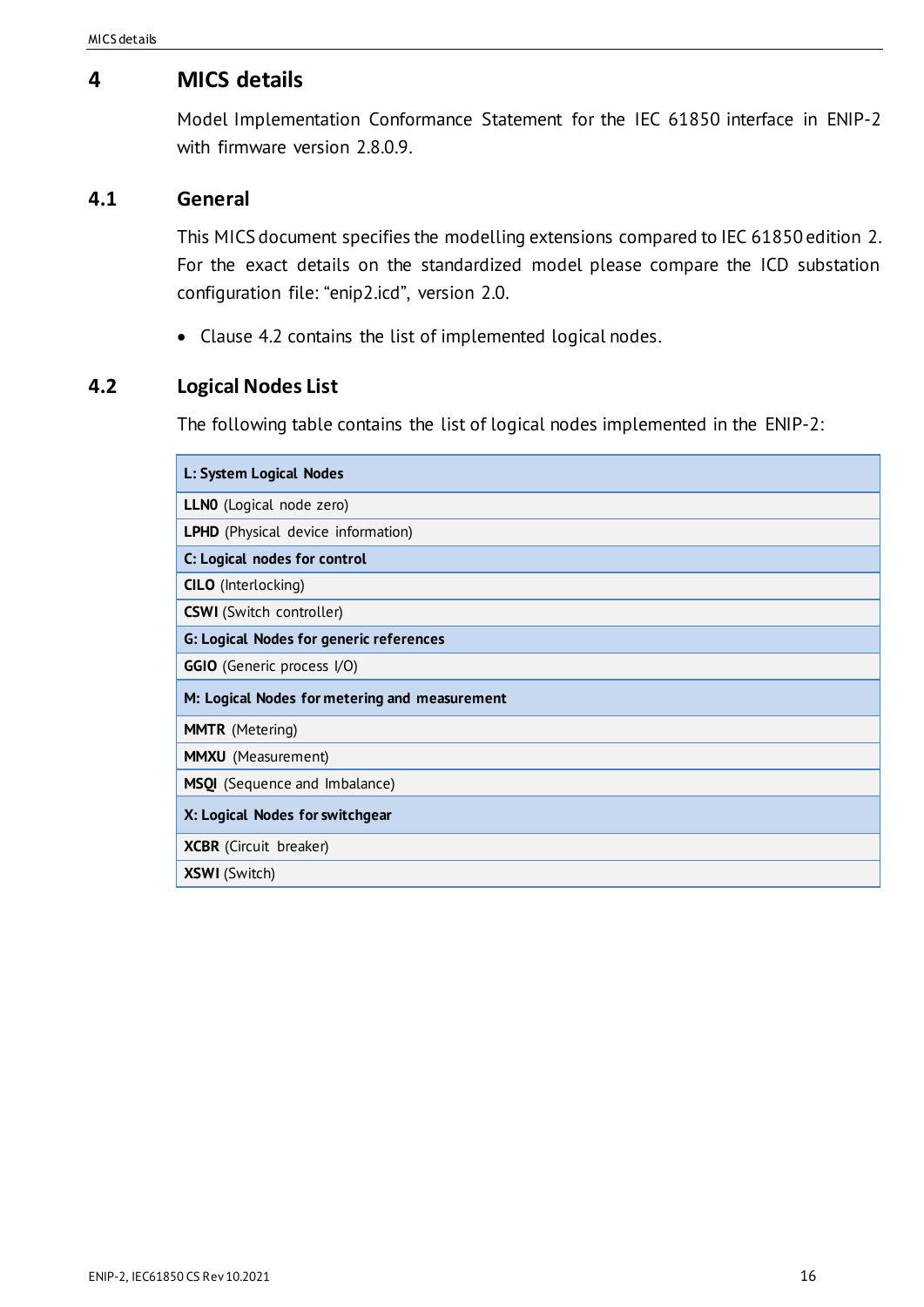# <span id="page-16-0"></span>**5 PIXIT details**

Protocol Implementation Extra Information for Testing (PIXIT) of the IEC 61850 interface in ENIP-2 with firmware version 2.8.0.9.

#### **5.1 General**

Together with the PICS and the MICS the PIXIT forms the basis for a conformance test according to IEC 61850-10. The PIXIT entries contain information which is not available in the PICS, MICS, TICS documents or SCL file.

Each table specifies the PIXIT for each applicable ACSI service model as structured in IEC 61850-10. The "Ed" column indicates if the entry is applicable for IEC 61850 Edition 1 and/or Edition 2. A hyphen ("-") in the Ed column indicates the PIXIT entry is not applicable for any version.

Accepted abbreviations in the following tables:

| Supported     | "V"          |
|---------------|--------------|
| Unsupported   | "N" or empty |
| Not available | "NA"         |

#### <span id="page-16-1"></span>**5.2 Documentation**

|     | ED | <b>Description</b>                       | Value / Clarification             |
|-----|----|------------------------------------------|-----------------------------------|
| Do1 |    | How to expose required firmware versions | Value is present in the datamodel |
|     |    | not present in the datamodel             |                                   |

### <span id="page-16-2"></span>**5.3 Association model**

| ID              | <b>ED</b>      | <b>Description</b>                        | Value / Clarification             |
|-----------------|----------------|-------------------------------------------|-----------------------------------|
| As1             | $\overline{1}$ | Maximum number of clients that can set-up | 4                                 |
|                 |                | an association simultaneously             |                                   |
| As <sub>2</sub> | 1, 2           | TCP KEEPALIVE value                       | 1 to 65535 s, default 60          |
| As3             | 1, 2           | Lost connection detection time            | TCP KEEPALIVE + 8 seconds         |
| As4             |                | Authentication is not supported yet       |                                   |
|                 |                | What association parameters are necessary | Y<br>Transport selector           |
|                 |                | for successful association:               | Υ<br>Session selector             |
| As5             | 1, 2           | Called/Calling values:                    | Y<br>Presentation selector        |
|                 |                |                                           | AP Title<br>N                     |
|                 |                |                                           | AE Qualifier<br>N                 |
|                 |                | If association parameters are             | Association parameters are        |
|                 |                | necessary for association, describe the   | configurable, default values are: |
|                 |                | correct values:                           | Transport selector<br>0001        |
| As6             | 1, 2           | Called/Calling values:                    | Session selector<br>0001          |
|                 |                |                                           | 00000001<br>Presentation selector |
|                 |                |                                           | AP Title<br>1,1,999,1,1           |
|                 |                |                                           | AE Qualifier<br>12                |
| As7             | 1, 2           | What is the maximum and minimum           | 1452<br>Max                       |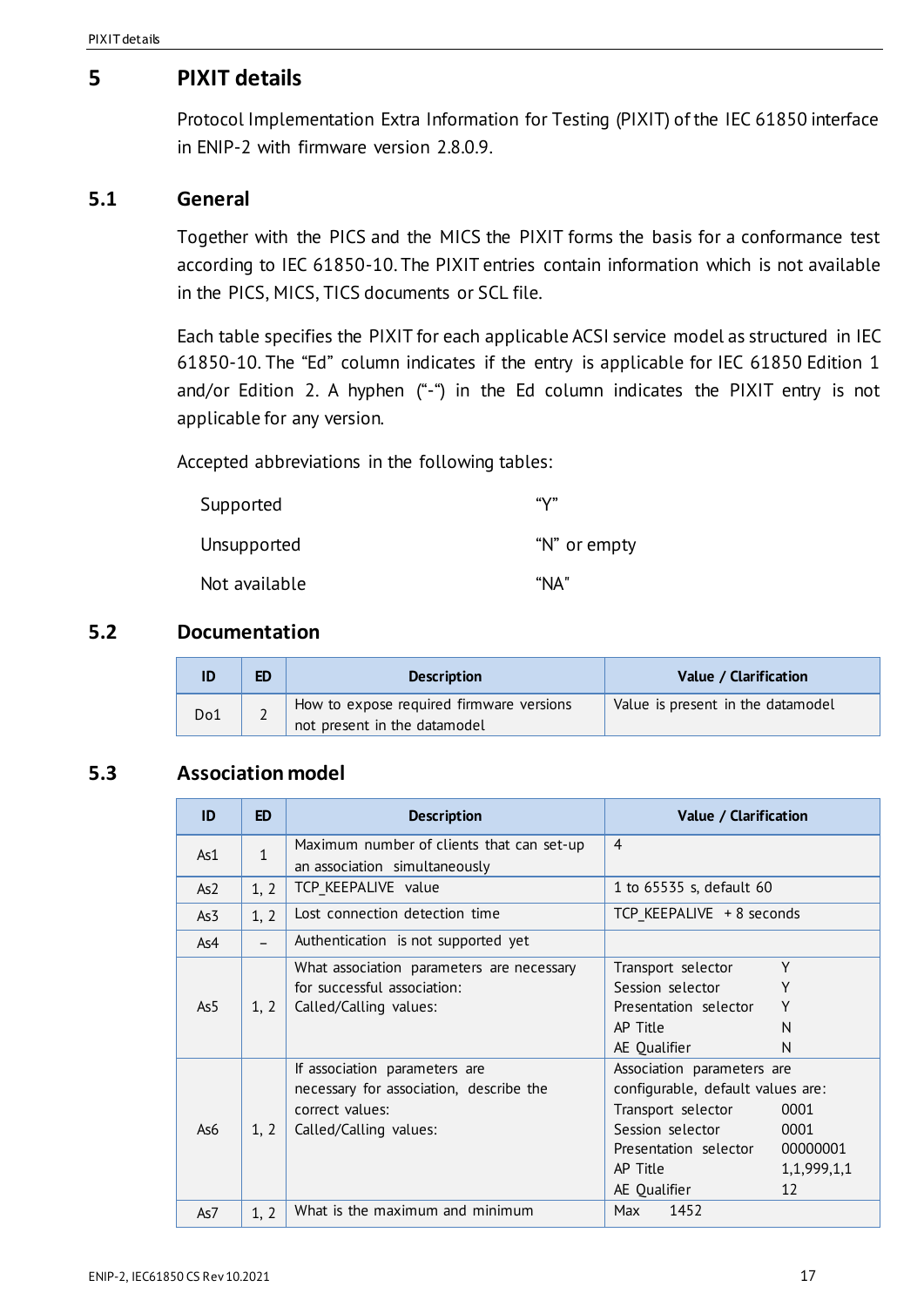|     |      | MMS PDU size                                                                                                                                                                      | Min             | 512 |
|-----|------|-----------------------------------------------------------------------------------------------------------------------------------------------------------------------------------|-----------------|-----|
| As8 |      | What is the maximum start up time<br>after a power supply interrupt                                                                                                               | 20 <sub>s</sub> |     |
| As9 | 1, 2 | Does this device function only as test<br>equipment? (test equipment need not have a<br>non-volatile configuration; but it cannot be<br>part of the substation automation system) | N               |     |

# <span id="page-17-0"></span>**5.4 Server model**

| ID              | <b>ED</b>    | <b>Description</b>                                                             | Value / Clarification                                                                                                                                                                                                                                                                                                                                                                 |
|-----------------|--------------|--------------------------------------------------------------------------------|---------------------------------------------------------------------------------------------------------------------------------------------------------------------------------------------------------------------------------------------------------------------------------------------------------------------------------------------------------------------------------------|
| Sr1             | 1, 2         | Which analogue value (MX) quality bits are<br>supported (can be set by server) | Validity:<br>Y<br>Good,<br>Y<br>Invalid,<br>${\sf N}$<br>Reserved,<br>${\sf N}$<br>Questionable<br>Detail Quality:<br>Overflow<br>N<br>${\sf N}$<br>OutofRange<br>${\sf N}$<br>BadReference<br>${\sf N}$<br>Oscillatory<br>Failure<br>N<br>N<br>OldData<br>N<br>Inconsistent<br>N<br>Inaccurate<br>Miscellaneous:<br>${\sf N}$<br>Source<br>Y<br>Test<br>${\sf N}$<br>OperatorBlocked |
| Sr <sub>2</sub> | 1, 2         | Which status value (ST) quality bits are<br>supported (can be set by server)   | Validity:<br>Y<br>Good,<br>Y<br>Invalid,<br>${\sf N}$<br>Reserved,<br>Questionable<br>${\sf N}$<br>Detail Quality:<br>BadReference<br>N<br>Oscillatory<br>N<br>Failure<br>N<br>OldData<br>N<br>N<br>Inconsistent<br>N<br>Inaccurate<br>Miscellaneous:<br>N<br>Source<br>Y<br>Test<br>N<br>OperatorBlocked                                                                             |
| Sr3             |              | What is the maximum number of data values<br>in one GetDataValues request      | Deprecated                                                                                                                                                                                                                                                                                                                                                                            |
| Sr4             |              | What is the maximum number of data values<br>in one SetDataValues request      | Deprecated                                                                                                                                                                                                                                                                                                                                                                            |
| Sr <sub>5</sub> | $\mathbf{1}$ | Which Mode values are supported                                                | On<br>Y<br>Blocked<br>Υ<br>Test<br>Υ<br>Test/Blocked<br>Y<br>Off<br>Y                                                                                                                                                                                                                                                                                                                 |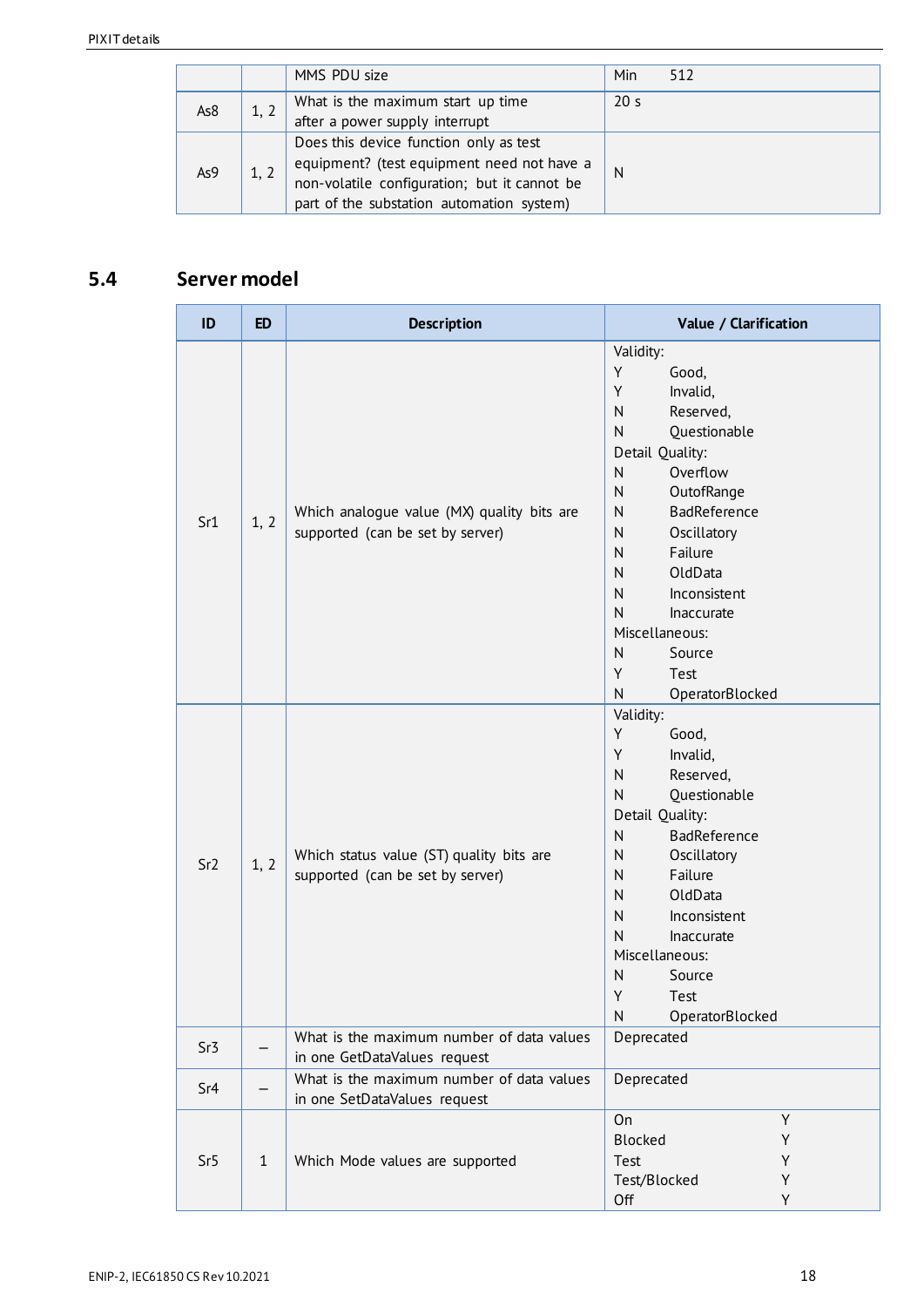### <span id="page-18-0"></span>**5.5 Data set model**

| ID  | ED           | <b>Description</b>                                                                                                   | Value / Clarification                |
|-----|--------------|----------------------------------------------------------------------------------------------------------------------|--------------------------------------|
| Ds1 |              | What is the maximum number of data<br>elements in one data set (compare ICD<br>setting)                              | 20                                   |
| Ds2 | $\mathbf{1}$ | How many persistent data sets can be<br>created by one or more clients (this number<br>includes predefined datasets) | 8 (Max number of all data sets is 8) |
| Ds3 |              | How many non-persistent data sets can be<br>created by one or more clients                                           | 8 (Max number of all data sets is 8) |

# <span id="page-18-1"></span>**5.6 Substitution model**

| ID  |   | <b>Description</b>                                   | Value / Clarification |
|-----|---|------------------------------------------------------|-----------------------|
| Sb1 | - | Are substituted values stored in volatile<br>memory? | <b>NA</b>             |

# <span id="page-18-2"></span>**5.7 Setting group control model**

| ID  | <b>ED</b>      | <b>Description</b>                            | Value / Clarification |
|-----|----------------|-----------------------------------------------|-----------------------|
| Sg1 | $\mathbf{1}$   | What is the number of supported setting       | <b>NA</b>             |
|     |                | groups for each logical device                |                       |
|     |                | What is the effect of when and how the non-   | <b>NA</b>             |
| Sg2 | 1.2            | volatile storage is updated                   |                       |
|     |                | (compare IEC 61850-8-1 \$16.2.4)              |                       |
| Sg3 | $\mathbf{1}$   | Can multiple clients edit the same setting    | <b>NA</b>             |
|     |                | group                                         |                       |
|     | $\mathbf{1}$   | What happens if the association is lost while | <b>NA</b>             |
| Sg4 |                | editing a setting group                       |                       |
| Sg5 | $\mathbf{1}$   | Is EditSG value 0 allowed                     | <b>NA</b>             |
| Sq6 | $\overline{2}$ | When ResvTms is not present how long is an    | <b>NA</b>             |
|     |                | edit setting group locked                     |                       |

# <span id="page-18-3"></span>**5.8 Reporting model**

| ID              | <b>ED</b>    | <b>Description</b>                               | Value / Clarification |     |
|-----------------|--------------|--------------------------------------------------|-----------------------|-----|
|                 |              |                                                  | integrity             | Υ   |
|                 |              | The supported trigger conditions are             | data change           | Υ   |
| Rp1             | $\mathbf{1}$ |                                                  | quality change        | Y   |
|                 |              | (compare PICS)                                   | data update           | NA. |
|                 |              |                                                  | general interrogation | Y   |
|                 |              | $\mathbf 1$<br>The supported optional fields are | sequence-number       | Y   |
|                 |              |                                                  | report-time-stamp     | Υ   |
|                 |              |                                                  | reason-for-inclusion  | Υ   |
|                 |              |                                                  | data-set-name         | v   |
| Rp <sub>2</sub> |              |                                                  | data-reference        |     |
|                 |              |                                                  | buffer-overflow       |     |
|                 |              |                                                  | entrylD               |     |
|                 |              |                                                  | conf-rev              | v   |
|                 |              |                                                  | segmentation          | N   |
| Rp3             | 1, 2         | Can the server send segmented reports            | N                     |     |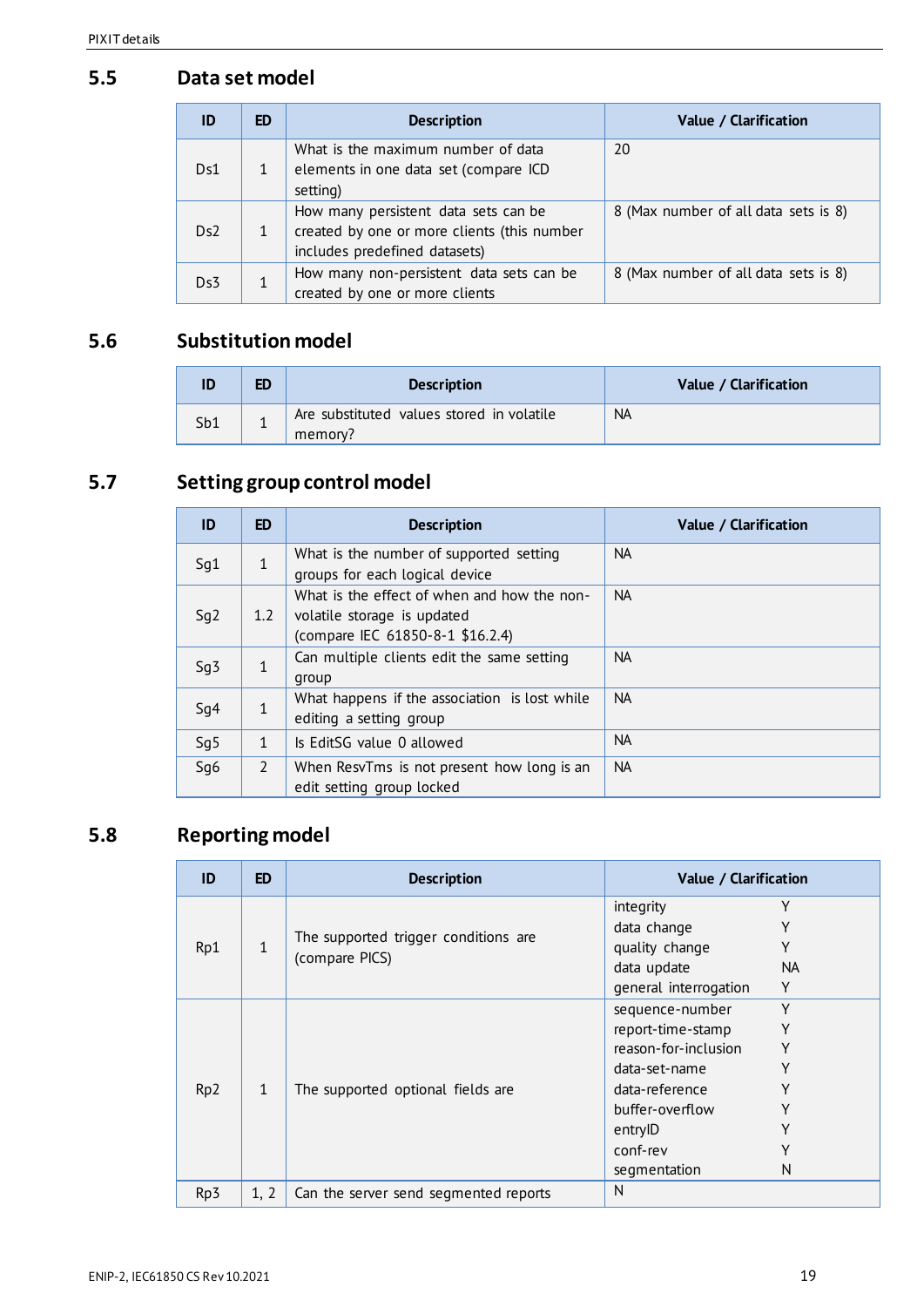| Rp4  | 1, 2                     | Mechanism on second internal data change<br>notification of the same analogue data value<br>within buffer period (Compare IEC 61850-7-2<br>\$17.2.2.9                                                                    | Send report immediately                                                                                                                 |
|------|--------------------------|--------------------------------------------------------------------------------------------------------------------------------------------------------------------------------------------------------------------------|-----------------------------------------------------------------------------------------------------------------------------------------|
| Rp5  | $\mathbf{1}$             | Multi client URCB approach<br>(compare IEC 61850-7-2:2003 \$14.2.1)                                                                                                                                                      | Each URCB is visible to all clients                                                                                                     |
| Rp6  |                          | What is the format of EntryID                                                                                                                                                                                            | Integer                                                                                                                                 |
| Rp7  | 1, 2                     | What is the buffer size for each BRCB or how<br>many reports can be buffered                                                                                                                                             | Up to 200 events (Device has a single<br>buffer for all binary events. Buffer size<br>for each BRCB depends on device<br>configuration) |
| Rp8  | $\overline{\phantom{0}}$ | Pre-configured RCB attributes that can be<br>changed online when RptEna = FALSE<br>(see also the ICD report settings)                                                                                                    | Deprecated                                                                                                                              |
| Rp9  | $\mathbf{1}$             | May the reported data set contain:<br>- structured data objects?<br>- data attributes?                                                                                                                                   | Y<br>Y                                                                                                                                  |
| Rp10 | 1, 2                     | What is the scan cycle for binary events?<br>Is this fixed, configurable                                                                                                                                                 | <1 millisecond<br>Fixed                                                                                                                 |
| Rp11 | $\mathbf{1}$             | Does the device support to pre-assign a RCB<br>to a specific client in the SCL                                                                                                                                           | N                                                                                                                                       |
| Rp12 | $\overline{2}$           | After restart of the server is the value<br>of ConfRev restored from the original<br>configuration or retained prior to<br>restart                                                                                       | Restored from original configuration                                                                                                    |
| Rp13 | 1, 2                     | Does the server accept any client to<br>configure/enable a BRCB with ResvTms=-1?<br>What fields are used to do the identification?                                                                                       | <b>NA</b><br>N AP-Title<br>N AE-Qualifier                                                                                               |
| Rp14 | 1, 2                     | When BRCB.ResvTms is exposed, what is the<br>default value for BRCB.ResvTms if client<br>does not write (must be $> 0$ )<br>When BRCB.ResvTms is not exposed, what is<br>the internal reservation time (must be $>= 0$ ) | NA.<br>60 seconds                                                                                                                       |
| Rp15 | $\overline{2}$           | Is data model db=0 supported                                                                                                                                                                                             | Υ                                                                                                                                       |

# <span id="page-19-0"></span>**5.9 Logging model**

| ID              | <b>ED</b>                | <b>Description</b>                                                                                                                                                                  | Value / Clarification |
|-----------------|--------------------------|-------------------------------------------------------------------------------------------------------------------------------------------------------------------------------------|-----------------------|
|                 |                          | What is the default value of LogEna                                                                                                                                                 | <b>NA</b>             |
| Lg1             | 1, 2                     | (Compare IEC 61850-8-1 §17.3.3.2.1, the<br>default value should be FALSE)                                                                                                           |                       |
| Lg2             | $\overline{\phantom{0}}$ | What is the format of EntryID                                                                                                                                                       | <b>NA</b>             |
| Lg <sub>3</sub> | 1, 2                     | Are there multiple Log Control Blocks that<br>specify the Journaling of the same MMS<br>NamedVariable and TrgOps and the Event<br>Condition (Compare IEC 61850-8-1<br>\$17.3.3.3.2) | <b>NA</b>             |
| Lq4             |                          | Pre-configured LCB attributes that cannot be<br>changed online                                                                                                                      | <b>NA</b>             |
|                 |                          | Which TrgOps are supported for logging                                                                                                                                              | <b>NA</b>             |
| Lg <sub>5</sub> | $\mathbf{1}$             | (note Ed2 and up requires support for all<br>TrgOps)                                                                                                                                |                       |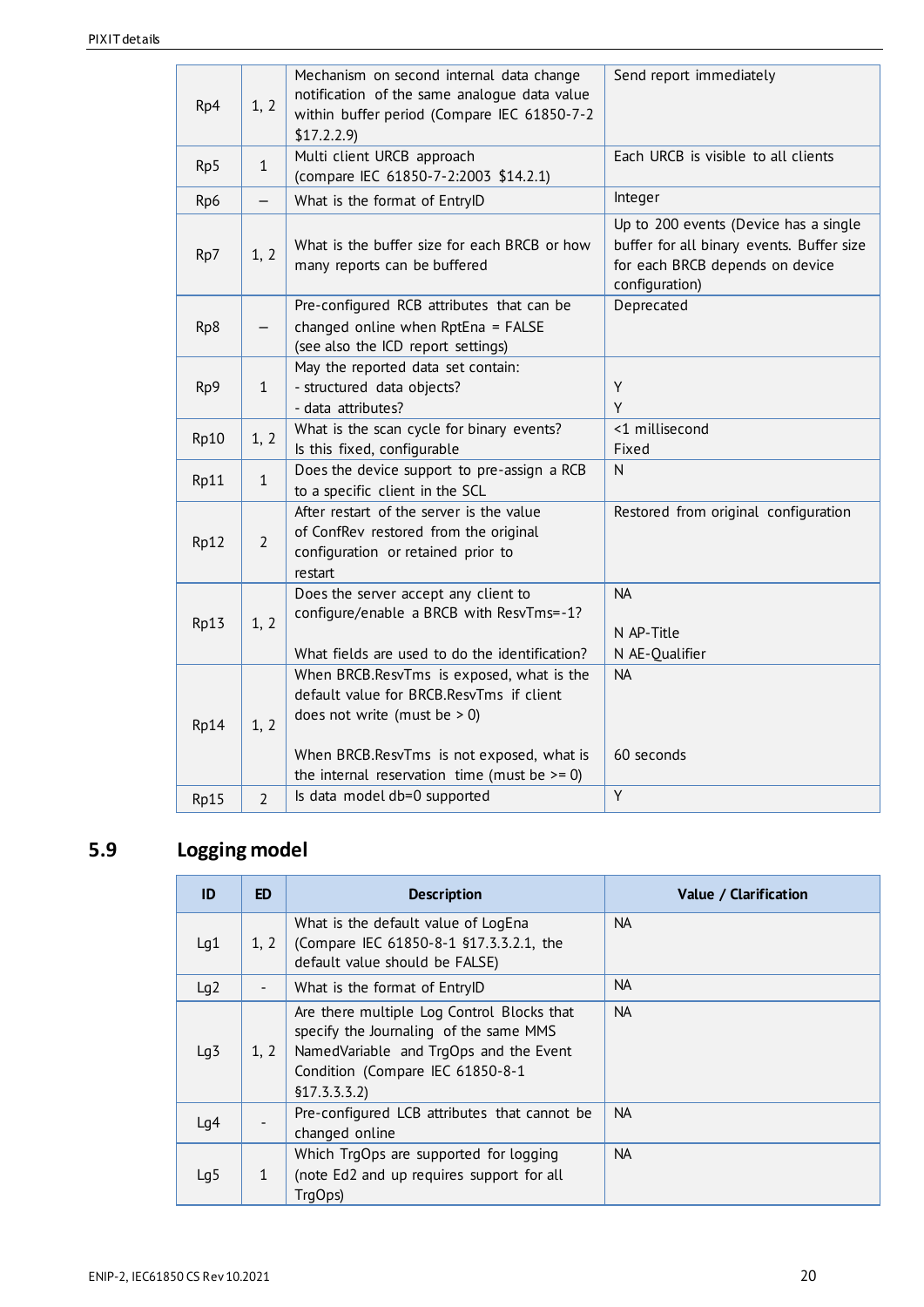# <span id="page-20-0"></span>**5.10 GOOSE publish model**

| ID              | ED.          | <b>Description</b>                                                                                  | Value / Clarification                     |
|-----------------|--------------|-----------------------------------------------------------------------------------------------------|-------------------------------------------|
| Gp1             | 1, 2         | Can the test (Ed1) / simulation (Ed2) flag in<br>the published GOOSE be set                         | Υ                                         |
| Gp <sub>2</sub> | $\mathbf{1}$ | What is the behaviour when the GOOSE<br>publish configuration is incorrect                          | NdsCom=T<br>DUT keeps GoEna=F             |
| Gp <sub>3</sub> | 1, 2         | Published FCD supported common data<br>classes are                                                  | Any from Model                            |
| Gp4             | 1, 2         | What is the maximum value of TAL<br>(maxTime) Is it fixed or configurable                           | Configured by ES Configurator<br>software |
| Gp5             | 1, 2         | What is the fastest retransmission time                                                             | Configured by ES Configurator<br>software |
| Gp6             |              | Can the Goose publish be turned on / off by<br>using SetGoCBValues(GoEna)                           | Deprecated<br>See PICS - SetGoCBValues    |
| Gp7             | 1, 2         | What is the initial GOOSE sqNum after restart                                                       | $sqNum = 1$                               |
| Gp8             | $\mathbf{1}$ | May the GOOSE data set contain:<br>- structured data objects (FCD)?<br>- timestamp data attributes? | Υ<br>Υ                                    |
| Gp9             | 1, 2         | Does Server or ICT refuse GOOSE payload<br>dataset length greater than SCSM supports?               | <b>NA</b>                                 |

# <span id="page-20-1"></span>**5.11 GOOSE subscribe model**

| ID  | <b>ED</b> | <b>Description</b>                                                                                                                                                                                                                                                                                                          | Value / Clarification                                                                                                                                                                                                                                                                                                                                                                               |
|-----|-----------|-----------------------------------------------------------------------------------------------------------------------------------------------------------------------------------------------------------------------------------------------------------------------------------------------------------------------------|-----------------------------------------------------------------------------------------------------------------------------------------------------------------------------------------------------------------------------------------------------------------------------------------------------------------------------------------------------------------------------------------------------|
| Gs1 | 1, 2      | What elements of a subscribed GOOSE<br>header are checked to decide the message is<br>valid and the allData values are accepted? If<br>yes, describe the conditions.<br>Notes:<br>• the VLAN tag may be removed by an<br>Ethernet switch and shall not be checked<br>• the simulation flag shall always be checked<br>(Ed2) | $Y^*$<br>source MAC address<br>Y<br>destination MAC address<br>Y<br><b>APPID</b><br>Υ<br>qocbRef<br>Y<br>timeAllowedtoLive<br>Y<br>datSet<br>Y<br>qolD<br>$Y^*$<br>Τ<br>Y<br>stNum<br>N<br>sqNum<br>Υ<br>simulation / test<br>Υ<br>confRev<br>Υ<br>ndsCom<br>Y<br>numDatSetEntries<br>out-of-order dataset members<br>N<br>* - configured, default N<br>Note: GOOSE with $TAL = 0$ ms is<br>ignored |
| Gs2 | 1, 2      | When is a subscribed GOOSE marked as lost?<br>(TAL = time allowed to live value from the<br>last received GOOSE message)                                                                                                                                                                                                    | message does not arrive prior to TAL                                                                                                                                                                                                                                                                                                                                                                |
| Gs3 | 1, 2      | What is the behaviour when one or more<br>subscribed GOOSE messages isn't received or<br>syntactically incorrect (missing GOOSE)                                                                                                                                                                                            | After TAL set Quality of GOOSE data<br>as invalid                                                                                                                                                                                                                                                                                                                                                   |
| Gs4 | 1, 2      | What is the behaviour when a subscribed<br>GOOSE message is out-of-order                                                                                                                                                                                                                                                    | Data is still accepted in case of stNum<br>change                                                                                                                                                                                                                                                                                                                                                   |
| Gs5 | 1, 2      | What is the behaviour when a subscribed<br>GOOSE message is duplicated                                                                                                                                                                                                                                                      | message is ignored                                                                                                                                                                                                                                                                                                                                                                                  |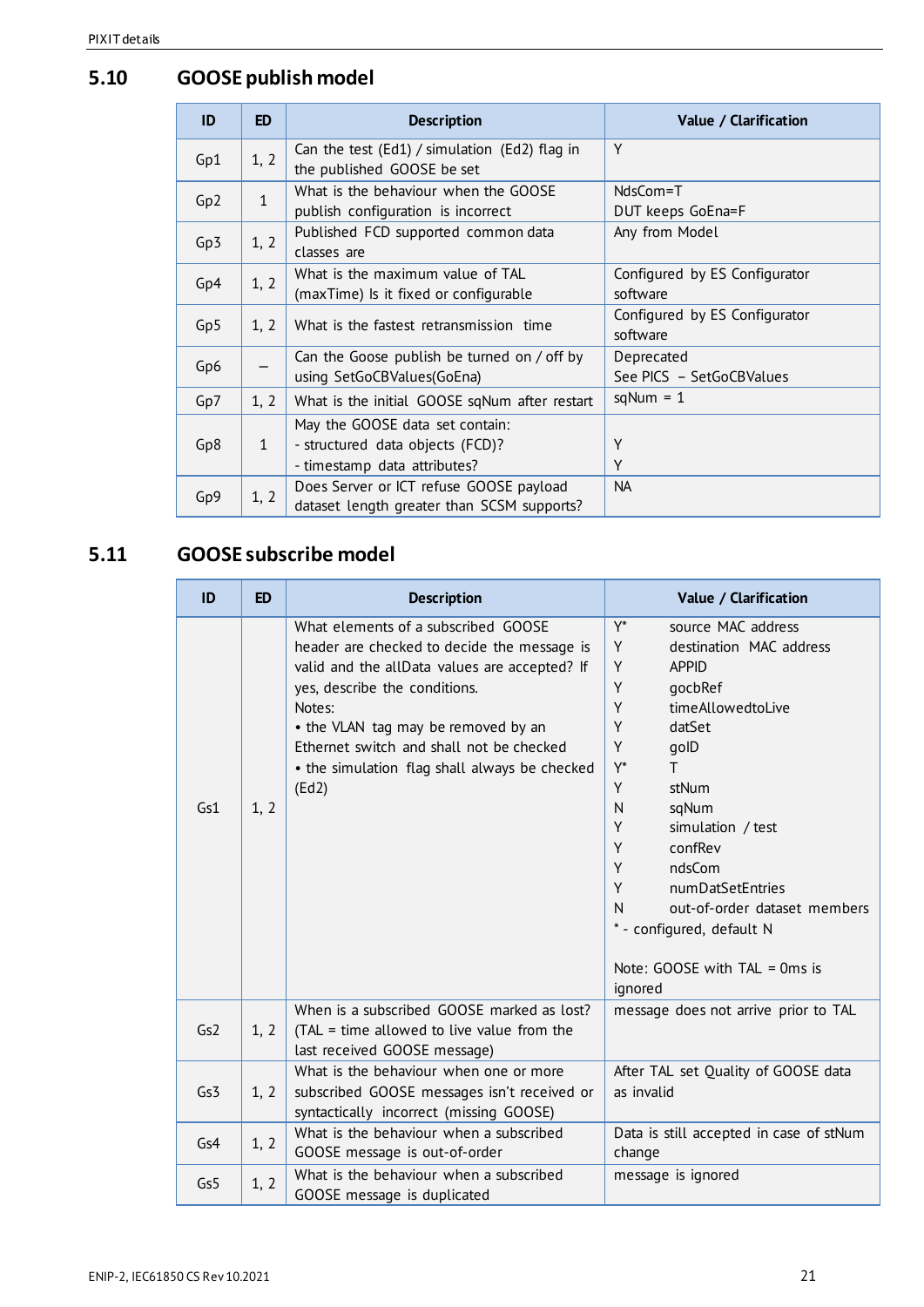| Gs6  | 1             | Does the device subscribe to GOOSE       | Configured                     |
|------|---------------|------------------------------------------|--------------------------------|
|      |               | messages with/without the VLAN tag?      |                                |
|      |               | May the GOOSE data set contain:          |                                |
| Gs7  | 1             | - structured data objects (FCD)?         | Υ                              |
|      |               | - timestamp data attributes?             | Υ                              |
| Gs8  |               | Subscribed FCD supported common data     | <b>SPS</b>                     |
|      | 1, 2          | classes / data types are                 |                                |
| Gs9  |               | Are subscribed GOOSE with test=T (Ed1) / | Υ                              |
|      | $\mathbf{1}$  | simulation=T (Ed2) accepted in           |                                |
|      |               | test/simulation mode                     |                                |
| Gs10 | 1, 2          | Max number of dataset members            | 255                            |
| Gs11 | 1             | Is Fixed-length encoded GOOSE supported  | Υ                              |
|      |               |                                          | Note: Ed2 Am1 requires support |
| Gs12 | $\mathcal{L}$ | Is IEC 62351-6 security supported        | N                              |

# <span id="page-21-0"></span>**5.12 GOOSE performance**

| ID              | ED   | <b>Description</b>                         |      | Value / Clarification  |
|-----------------|------|--------------------------------------------|------|------------------------|
| Gf1             | 1, 2 | Performance class                          |      | P2/P3                  |
| Gf <sub>2</sub> | 1, 2 | GOOSE ping-pong processing method          |      | Event driven based     |
| Gf3             | 1, 2 | Application logic scan cycle(ms)           | Max. | Boolean 1 milisecond   |
|                 |      |                                            | Min. | Boolean 30 microsecond |
| Gf4             |      | Maximum number of data attributes in       |      | 20                     |
|                 | 1, 2 | GOOSE dataset (value and quality has to be |      |                        |
|                 |      | counted as separate attributes)            |      |                        |

# <span id="page-21-1"></span>**5.13 Control model**

| ID               | <b>ED</b>    | <b>Description</b>                                                                                                                                                        | Value / Clarification                                                                                                                           |
|------------------|--------------|---------------------------------------------------------------------------------------------------------------------------------------------------------------------------|-------------------------------------------------------------------------------------------------------------------------------------------------|
| Ct1              | $\mathbf{1}$ | What control models are supported<br>(compare ICD file enums for Ed2)                                                                                                     | Y status-only<br>Y direct-with-normal-security<br>N sbo-with-normal-security<br>N direct-with-enhanced-security<br>Y sbo-with-enhanced-security |
| Ct2              | 1, 2         | Is the control model fixed, configurable<br>and/or online changeable?                                                                                                     | Fixed                                                                                                                                           |
| Ct3              |              | Is TimeActivatedOperate supported<br>(compare PICS or SCL)                                                                                                                | Deprecated                                                                                                                                      |
| Ct4              |              | Is "operate-many" supported<br>(compare sboClass)?                                                                                                                        | Deprecated, see sboClass in<br>datamodel (ICD)                                                                                                  |
| Ct5              | $\mathbf{1}$ | Will the DUT activate the control output<br>when the test attribute is set in the<br>SelectWithValue and/or Operate request<br>(when N test procedure Ctl2 is applicable) | N                                                                                                                                               |
| Ct6              |              | What are the conditions for the time $(T)$<br>attribute in the SelectWithValue and/or<br>Operate request                                                                  | Deprecated                                                                                                                                      |
| Ct7              |              | Is pulse configuration supported                                                                                                                                          | Deprecated                                                                                                                                      |
| C <sub>t</sub> 8 | $\mathbf{1}$ | What is the behaviour of the DUT when the<br>check conditions are set                                                                                                     | N synchrocheck DOns<br>N synchrocheck SBOes<br>N interlock-check DOns<br>Y interlock-check SBOes<br>DUT uses the check value to perform         |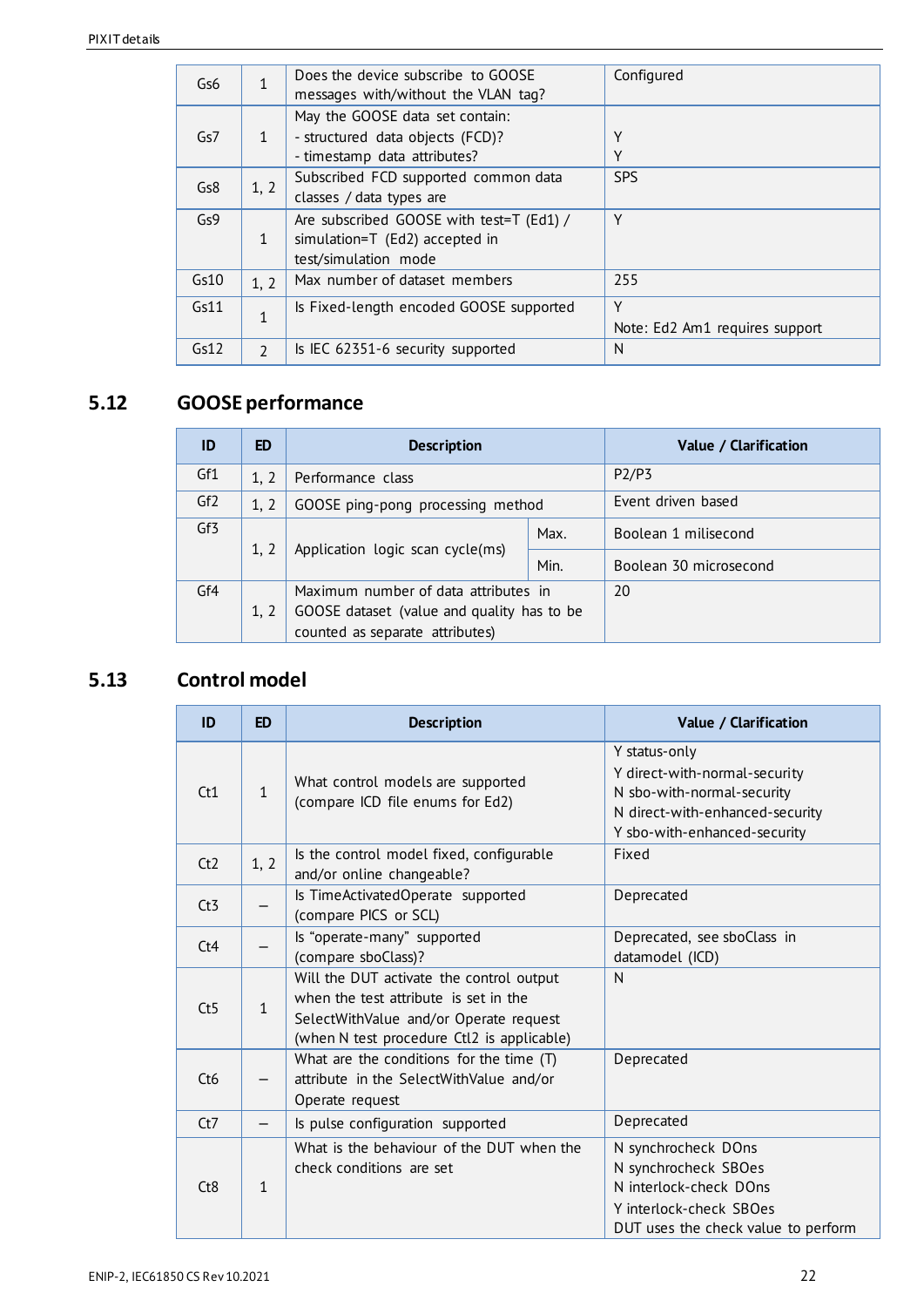|      |      | Is this behaviour fixed, configurable, online                         | the check                                                                                                                                                                                                                                                                                                                                                                                                                                                                                                                                                                                                                                                                                                                                                                                                                            |
|------|------|-----------------------------------------------------------------------|--------------------------------------------------------------------------------------------------------------------------------------------------------------------------------------------------------------------------------------------------------------------------------------------------------------------------------------------------------------------------------------------------------------------------------------------------------------------------------------------------------------------------------------------------------------------------------------------------------------------------------------------------------------------------------------------------------------------------------------------------------------------------------------------------------------------------------------|
|      |      | changeable?                                                           | fixed                                                                                                                                                                                                                                                                                                                                                                                                                                                                                                                                                                                                                                                                                                                                                                                                                                |
| Ct9  | 1, 2 | What additional cause diagnosis are<br>supported                      | N Unknown<br>N Not-supported<br>Y Blocked-by-switching-hierarchy<br>Y Select-failed<br>Y Invalid-position<br>Y Position-reached<br>N Step-limit<br>Y Blocked-by-Mode<br>Y Blocked-by-process<br>Y Blocked-by-interlocking<br>N Blocked-by-synchrocheck<br>Y Command-already-in-execution<br>Y Blocked-by-health<br>N 1-of-n-control<br>N Abortion-by-cancel<br>Y Time-limit-over<br>N Abortion-by-trip<br>Y Object-not-selected<br>Edition 1 specific values:<br>Y Parameter-change-in- execution<br>(Ed1 semantics)<br>Edition 2 specific values:<br>Y Object-already-selected<br>N No-access-authority<br>N Ended-with-overshoot<br>N Abortion-due-to-deviation<br>N Abortion-by-communication-loss<br>N Blocked-by-command<br>N None<br>Y Inconsistent-parameters<br>Y Locked-by-other-client<br>N Parameter-change-in- execution |
| Ct10 | 1, 2 | How to force a "test-not-ok" respond with<br>SelectWithValue request? | (Ed2 semantics)<br>invalid orCat value                                                                                                                                                                                                                                                                                                                                                                                                                                                                                                                                                                                                                                                                                                                                                                                               |
| Ct11 | 1, 2 | How to force a "test-not-ok" respond with<br>Select request?          | <b>NA</b>                                                                                                                                                                                                                                                                                                                                                                                                                                                                                                                                                                                                                                                                                                                                                                                                                            |
| Ct12 | 1, 2 | How to force a "test-not-ok" respond with<br>Operate request?         | invalid orCat value                                                                                                                                                                                                                                                                                                                                                                                                                                                                                                                                                                                                                                                                                                                                                                                                                  |
| Ct13 | 1, 2 | Which origin categories are supported /<br>accepted                   | Y bay-control<br>Y station-control<br>Y remote-control<br>Y automatic-bay<br>Y automatic-station<br>Y automatic-remote<br>Y maintenance<br>Y process                                                                                                                                                                                                                                                                                                                                                                                                                                                                                                                                                                                                                                                                                 |
| Ct14 | 1, 2 | What happens if the orCat value is not<br>supported or invalid        | DOns:<br>Error<br>SBOns: NA<br>DOes:<br><b>NA</b><br>SBOes: Error                                                                                                                                                                                                                                                                                                                                                                                                                                                                                                                                                                                                                                                                                                                                                                    |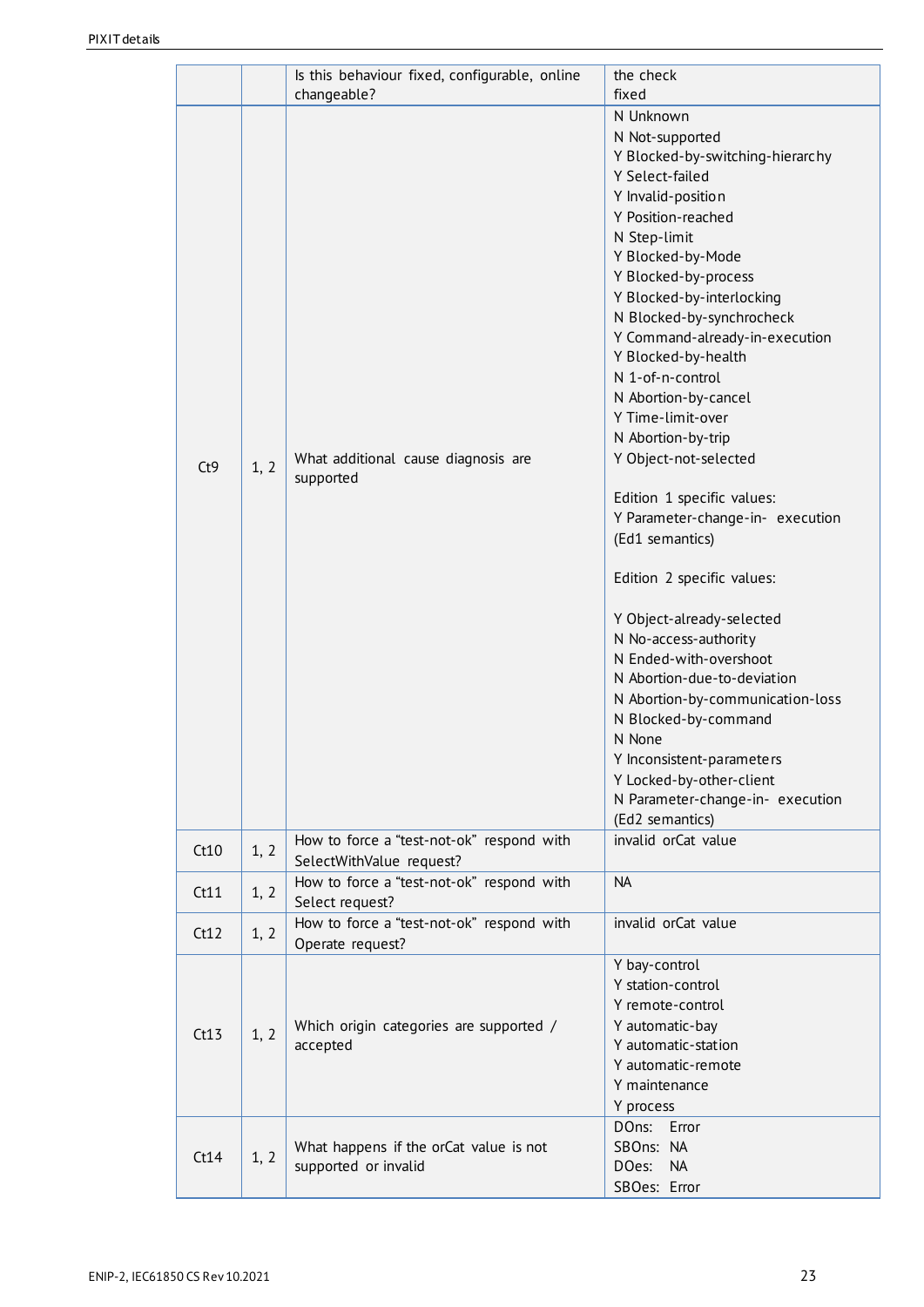| Ct15 | 1, 2           | Does the IED accept a<br>SelectWithValue/Operate with the same<br>ctlVal as the current status value?<br>Is this behaviour configurable                                                                  | DOns:<br>N<br>SBOns: NA<br>DOes:<br><b>NA</b><br>SBOes: N<br>Configurable N |
|------|----------------|----------------------------------------------------------------------------------------------------------------------------------------------------------------------------------------------------------|-----------------------------------------------------------------------------|
| Ct16 | $\mathbf{1}$   | Does the IED accept a select/operate on the<br>same control object from 2 different clients<br>at the same time?                                                                                         | DOns:<br>Y<br>SBOns: NA<br>DOes: NA<br>SBOes: N                             |
| Ct17 | $\mathbf{1}$   | Does the IED accept a<br>Select/SelectWithValue from the same client<br>when the control object is already selected<br>(tissue 334)                                                                      | SBOns: NA<br>SBOes: N                                                       |
| Ct18 | $\mathbf{1}$   | Deprecated                                                                                                                                                                                               |                                                                             |
| Ct19 | —              | Can a control operation be blocked by<br>Mod=Off or [On-]Blocked (Compare PIXIT-<br>Sr5)                                                                                                                 | Deprecated                                                                  |
| Ct20 | 1, 2           | Does the IED support local / remote<br>operation?                                                                                                                                                        | Y                                                                           |
| Ct21 | 1, 2           | Does the IED send an InformationReport with<br>LastApplError as part of the Operate<br>response- for control with normal security?                                                                       | SBOns: NA<br>DOns:<br>N                                                     |
| Ct22 | 1, 2           | How to force a "parameter-change-in-<br>execution"                                                                                                                                                       | <b>NA</b>                                                                   |
| Ct23 | 1, 2           | How many SBOns/SBOes control objects can<br>be selected at the same time?                                                                                                                                | SBOns: NA<br>$SBOes: n = multiple$                                          |
| Ct24 | 1, 2           | Can a controllable object be forced to keep<br>its old state e.g. Internal Controllable Objects<br>may not be accessible to force this, whereas<br>a switch like Circuit Breaker outside the DUT<br>can? | Y                                                                           |
| Ct25 | 1, 2           | When CDC=DPC is supported, is it possible to<br>have DPC (Controllable Double Point) go to<br>the intermediate state? (00)                                                                               | Y                                                                           |
| Ct26 | 1, 2           | Name an enhanced security control point (if<br>any) with a finite operate timeout<br>Specify the operate timeout (in milliseconds)                                                                       | All SBOes<br>Configurable                                                   |
| Ct27 | $\overline{2}$ | Does the IED support control objects with<br>external signals?                                                                                                                                           | DOns:<br>$\mathsf{N}$<br>SBOns: NA<br>DOes:<br><b>NA</b><br>SBOes: Y        |
| Ct28 |                | Deprecated, kept as placeholder                                                                                                                                                                          |                                                                             |

# <span id="page-23-0"></span>**5.14 Time synchronization model**

| ID              | ED.  | <b>Description</b>                           | Value / Clarification                |
|-----------------|------|----------------------------------------------|--------------------------------------|
|                 |      | What quality bits are supported (may be set  | Y LeapSecondsKnown                   |
| Tm1             |      | by the IED)                                  | Y ClockFailure                       |
|                 |      |                                              | Y ClockNotSynchronized               |
|                 |      | Describe the behaviour when all time         | Assert CNS after lost detection time |
| Tm <sub>2</sub> | 1, 2 | server(s) cease to respond                   | Configurable                         |
|                 |      | What is the time server lost detection time  |                                      |
| Tm <sub>3</sub> | 1, 2 | How long does it take to take over the new   | Configurable                         |
|                 |      | time from time server                        |                                      |
| Tm4             |      | When is the time quality bit "Clock failure" | Set when DUTs RTC is failure         |
|                 | 1, 2 | set?                                         | Cannot be tested                     |